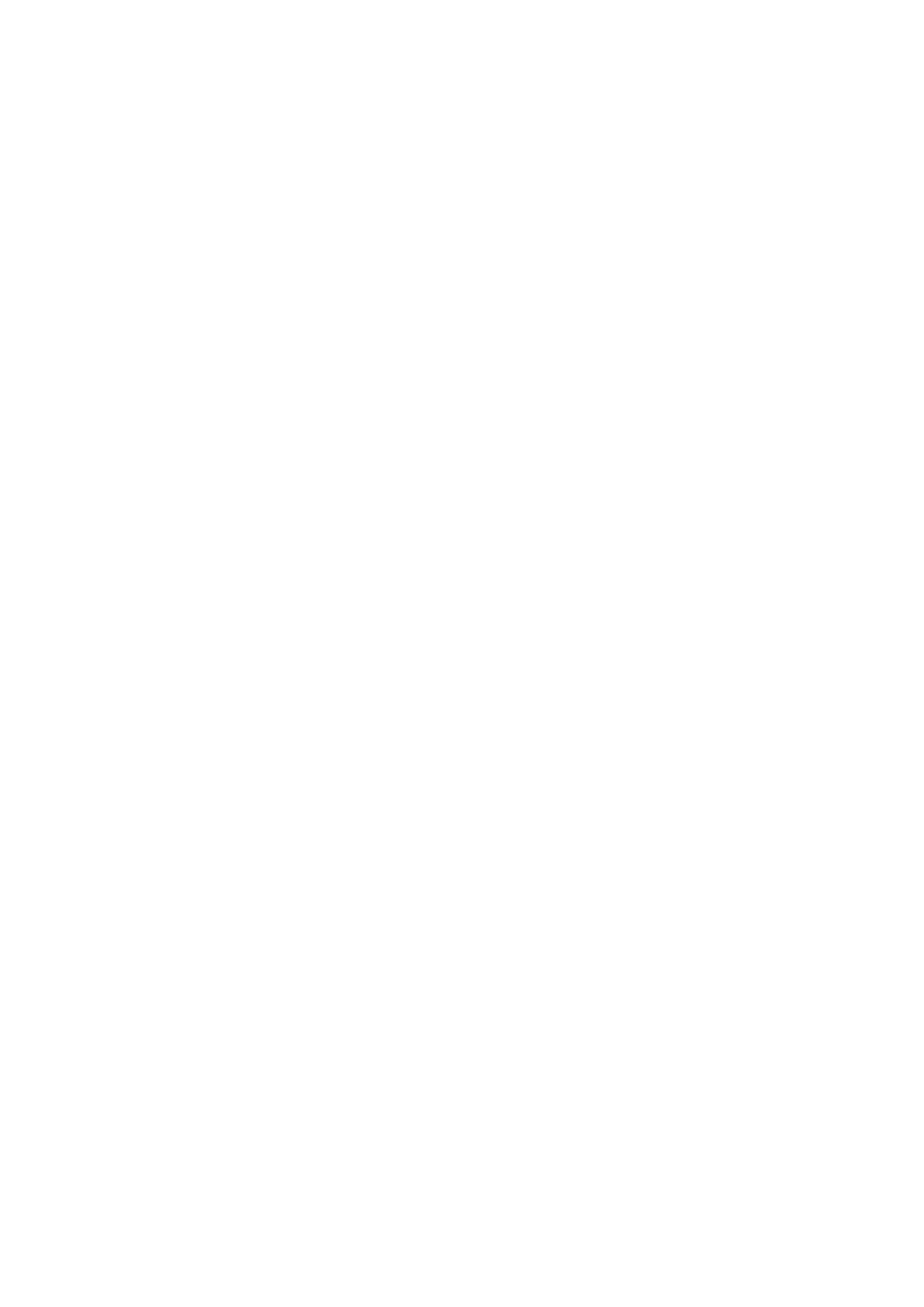| <b>Project Number:</b> | 689364                                                   |
|------------------------|----------------------------------------------------------|
| <b>Project Period:</b> | $1.12.2015 - 30.11.2017$                                 |
| Coordinator:           | Oeko-Institut e.V.                                       |
| Contact:               | Dr. Doris Schüler, d.schueler@oeko.de, +49 6151 8191-127 |

#### **Project Partners:**

OEKO-INSTITUT E.V. – INSTITUT FUER ANGEWANDTE OEKOLOGIE (Oeko-Institut) Merzhauser Strasse 173, Freiburg 79100, Germany

SNL Financial Ltd (SNL) 20 Canada Square, London, United Kingdom.

UNIVERSITY OF DUNDEE (UNIVDUN) Nethergate, DD1 4HN Dundee, United Kingdom

PROJEKT-CONSULT BERATUNG IN ENTWICKLUNGS- LAENDERN GMBH (Projekt-Consult) Eulenkrugstrasse 82, 22359 Hamburg, Germany

GEORANGE IDEELLA FORENING (GEORANGE) Box 43, Mala 93070, Sweden

UNIVERSITY OF WITWATERSRAND JOHANNESBURG (WITS) Jan Smuts Avenue 1, Johannesburg 2001, South Africa

DMT-Kai Batla (PTY) Ltd P.O Box 41955, Craighall, 2024, South Africa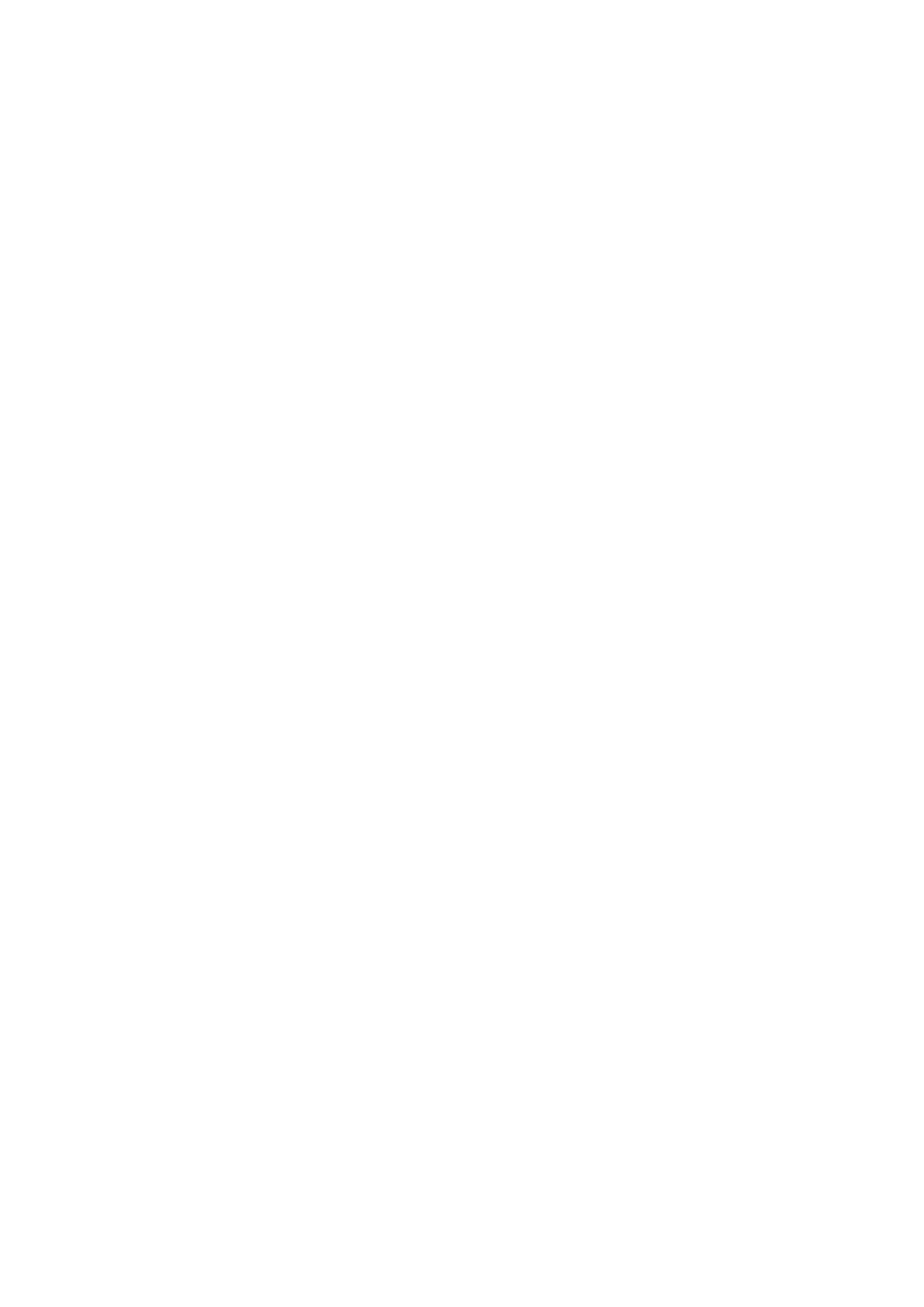

# **Contents**

| 1.           | <b>The EU Mining Sector</b>                                       | $\overline{\mathbf{2}}$ |
|--------------|-------------------------------------------------------------------|-------------------------|
| 1.1          | The significance of EU exploration expenditure                    | $\overline{\mathbf{4}}$ |
| $1.2$        | <b>Current EU support for mining</b>                              | $6\phantom{1}6$         |
| 1.3          | Why is it important to have EU based mineral production?          | 8                       |
| 1.3.1        | Economic sustainability                                           | 8                       |
| 1.3.2        | Strategic factors                                                 | 9                       |
| 1.3.3        | Environmental and social sustainability                           | 10                      |
| 1.3.4        | Co-dependence of mining-tech sector                               | 11                      |
| $\mathbf{2}$ | <b>Challenges Facing the EU Mining Sector</b>                     | 13                      |
| 2.1          | The SIP and investor interest                                     | 13                      |
| 2.2          | Key Challenge 1: Mining legislation & investor attractiveness     | 14                      |
| 2.2.1        | Exploration – first-come, first-served principle                  | 15                      |
| 2.2.2        | <b>Right to Mine</b>                                              | 16                      |
| 2.3          | Key Challenge II: Access to geological data and quality of data   | 17                      |
| 2.4          | Key Challenge III: Increase social acceptance inside the EU       | 18                      |
| $\mathbf{3}$ | <b>Investor Interest Promotion Strategy</b>                       | 20                      |
| 3.1          | <b>The One-Stop-Shop</b>                                          | 20                      |
| 3.2          | <b>Basis of a marketing strategy</b>                              | 20                      |
| 3.2.1        | Highlight comparable advantages                                   | 21                      |
| 3.2.2        | Target investment groups                                          | 22                      |
| 4.           | <b>Supporting Mining Technology Companies</b>                     | 23                      |
| 4.1          | Support for EU mining & tech firms abroad                         | 24                      |
| 4.1.1        | Direct business support                                           | 25                      |
| 4.1.2        | Indirect support – creating an enabling environment               | 26                      |
| 4.2          | Raw materials research and innovation coordination                | 26                      |
| 5.           | <b>Conclusion</b>                                                 | 27                      |
|              | <b>List of Figures</b>                                            |                         |
|              | Figure 1 EU based (active) exploration & mining operations (2018) | 3                       |
|              | Figure 2 Exploration expenditures by location (2011-2020)         | 5                       |
|              | Figure 3 EU Raw materials strategy & European priorities          | $\overline{7}$          |
|              | Figure 4 EU domestic production & usage                           | 9                       |
|              | Figure 5 Mining regulatory risk rating by jurisdiction            | 15                      |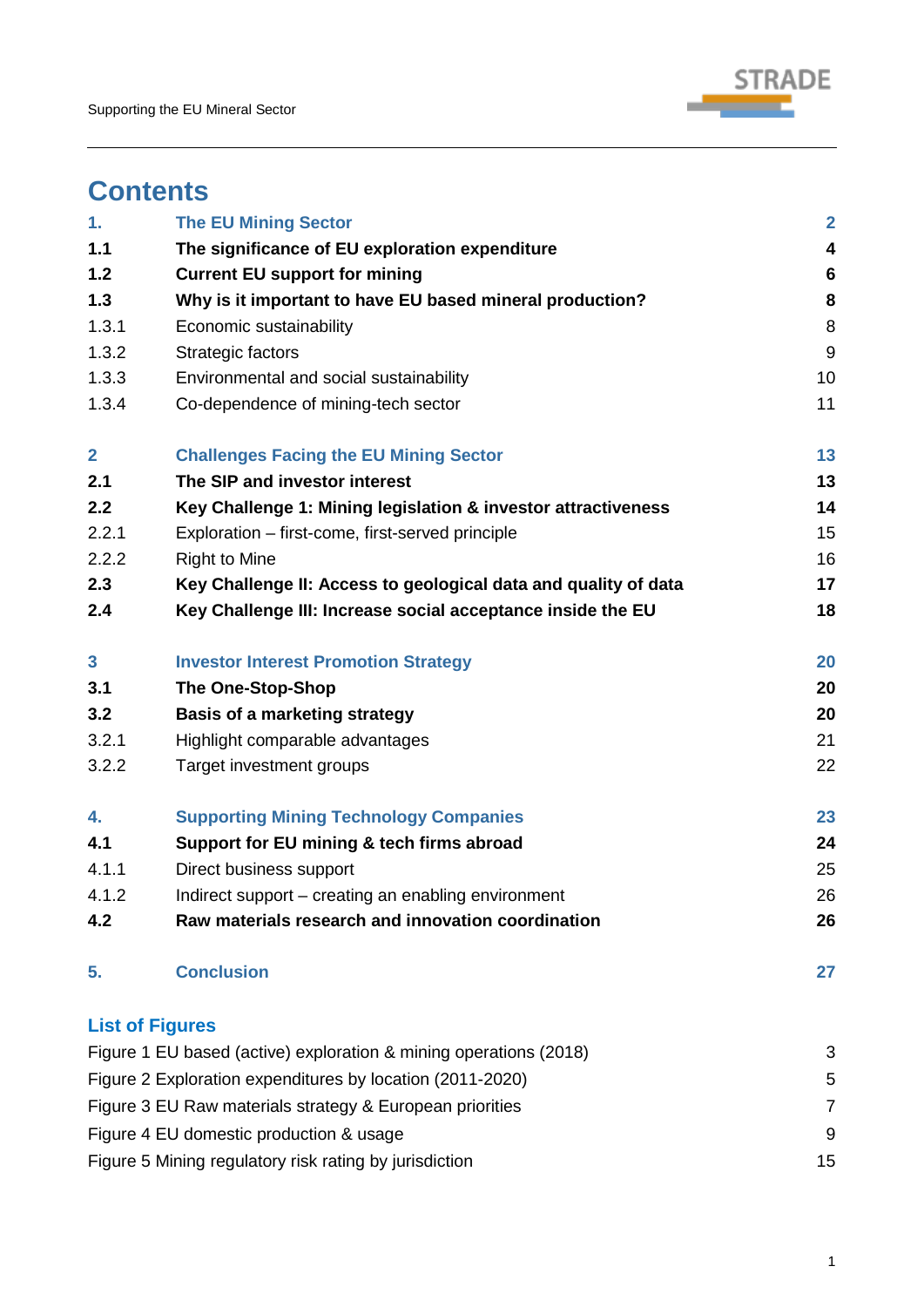

# <span id="page-5-0"></span>**1. The EU Mining Sector**

In the 1850s, Europe accounted for more than 50% of global mineral production but this share had fallen to under 5% by 2018. Comparing EU's mineral production in 2010 to its expected production in 2020, only a marginal increase is expected for copper production<sup>[1](#page-5-1)</sup>, while production for nickel, zinc and iron ore is expected to stay near the same levels as today.

EU's mineral production is accounted for by a handful of Member States. For example, Poland accounts for 56% of EU's copper production, Sweden accounts for 90% of iron ore production, Greece and Finland each account for near one half of nickel production. Sweden accounts for 43% and Ireland for 32% of EU lead and zinc production respectively.

This production also comes overwhelmingly from single companies in these countries. For example, Poland's copper production is largely accounted for by KGHM and LKAB accounts for most of the iron ore produced in Sweden. For lead and zinc and nickel, the story is similar – with only one or two mining companies accounting for more than half of the production in the EU. This lack of diversity in domestic sourcing, both in terms of geography and in terms of company could be considered a strategic risk by some experts, while others would consider this as an example of specialisation.

Under the EU Raw Materials Initiative (RMI), securing raw material supply from domestic (primary

& secondary) and internationals sources, have been set out as clear objectives. Yet, while the price commodity boom of 2003- 2008 saw mineral production increase in a number of other regions, EU mineral production has remained at the same levels.

Over the course of the STRADE project, based on a review of academic and trade literature, interviews with mining sector stakeholders, consultations with policy advisors and a review of production and investment data, STRADE has endeavoured to identify the reasons behind the current state of the EU mining sector and develop recommendations to address them.

From purely a mining sector perspective, the abysmal performance in attracting exploration investments over the past decades is cited as one of the major

-



reasons why new production capacity has not been steadily added to the EU. As [Figure 2](#page-6-0)

<span id="page-5-1"></span><sup>&</sup>lt;sup>1</sup> STRADE Report 02/2018 ['Promoting Investor Interest in the EU Mining Sector'](http://stradeproject.eu/fileadmin/user_upload/pdf/STRADE_Report_02_2018_Promoting_Mining_in_the_EU.pdf)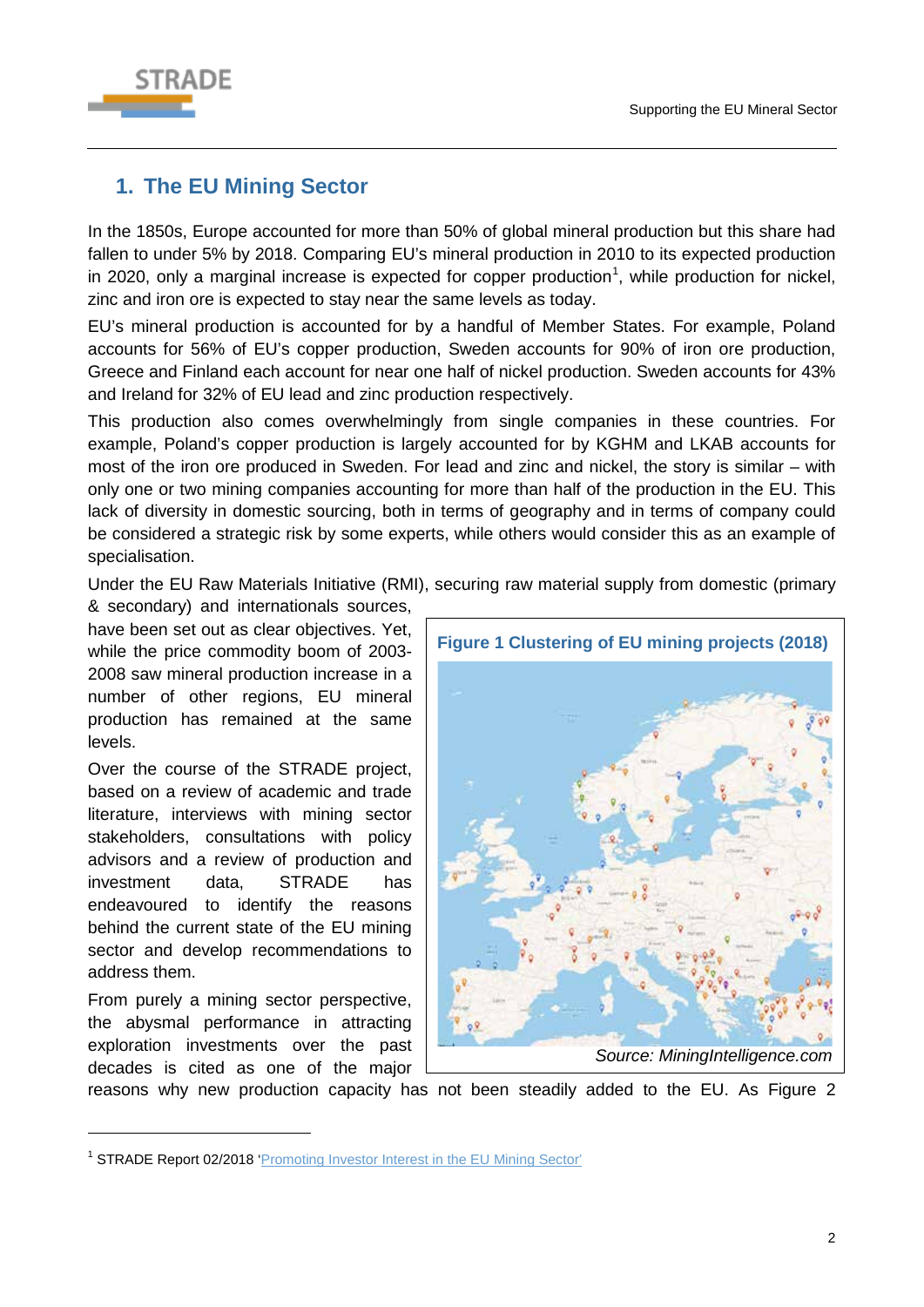-



indicates, the number of active projects that advance from prospecting to permitting are fairly limited, below [2](#page-6-1)00 for the EU Member States (excluding the UK<sup>2</sup>). What is of more concern is that the number of projects at the advanced exploration stage are near half of those at production – in most countries the norm would be the other way around. A healthy mining sector is pyramid shaped, where the largest number of projects exist at the exploration stage to form the base, progressing steadily through stages of feasibility, narrowing up to smaller number of operating projects at the tip of the pyramid.



#### <span id="page-6-0"></span>**Figure 2 EU based (active) exploration & mining operations (2018)**

<span id="page-6-1"></span> $2$  With Brexit approaching in early 2019, it was felt prudent to not include UK based projects in this analysis, as these will no longer be relevant to the domestic EU mineral production discussion in the future.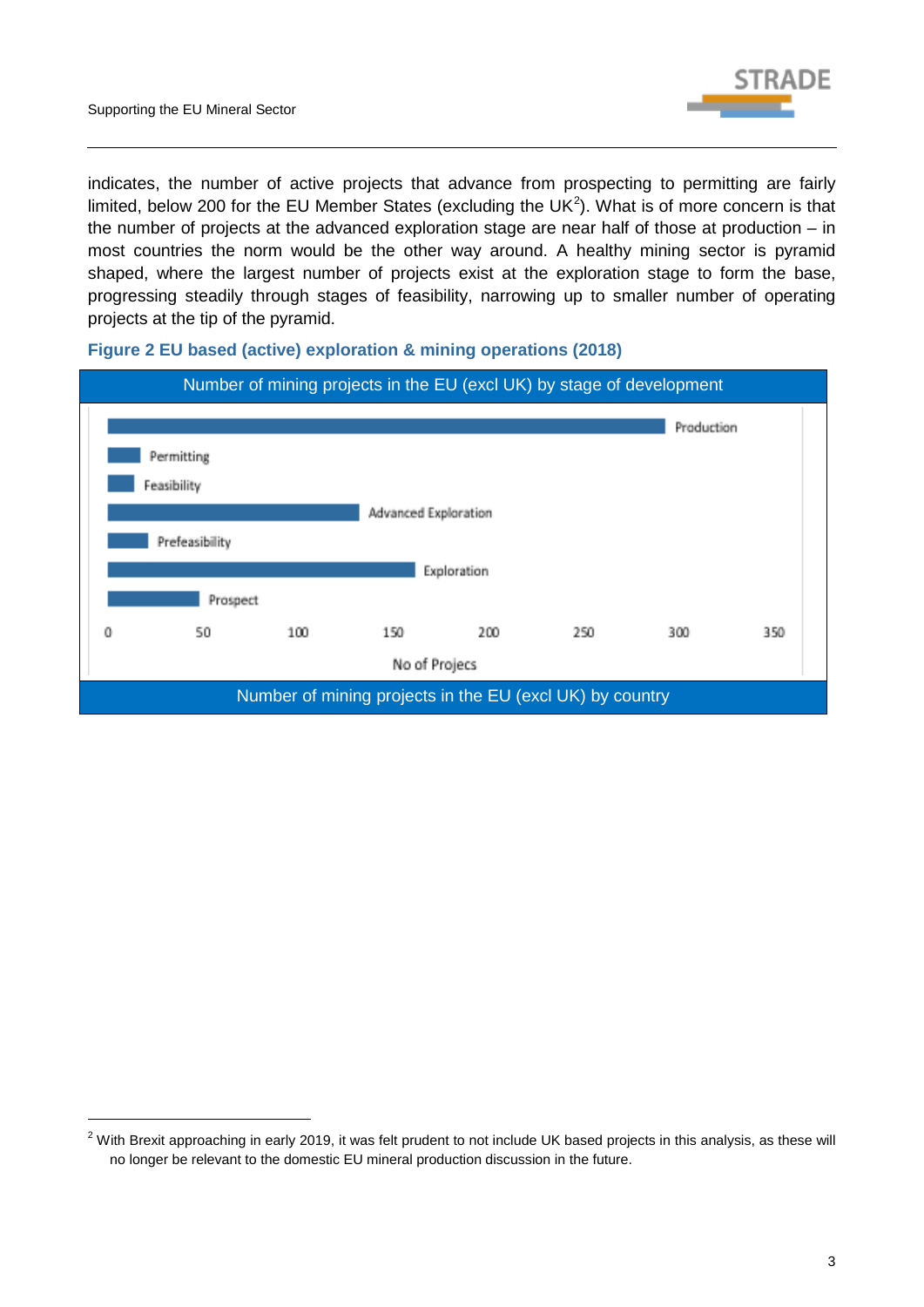





*Source: MiningIntelligence.Com*

There is also a clear regional tilt for projects by country. Sweden, Finland, Spain, Poland, Germany and Ireland account for nearly 65% of the projects (exploration & operations) active in the EU in 2018, with the rest of the countries accounting for less than 30 projects each.

The full list of minerals and metals covered under this report is provided in Annex 1. Steel statics are not included in the mineral trade and production data in this report. The dynamics and size of the steel sector are different from those of most other base and industrial minerals and would require a different discussion. Within STRADE limitations this was not possible, therefore steel is not discussed in this report.

# <span id="page-7-0"></span>1.1 The significance of EU exploration expenditure

STRADE's Policy Brief [\(03/2016\)](http://stradeproject.eu/fileadmin/user_upload/pdf/PolicyBrief_03-2016_Aug2016_FINAL.pdf) analysed exploration budgets for six commodities (copper, gold, iron ore, lead, nickel and zinc) over a five-year period. For the period 2016-2020, EU exploration is forecasted to grow more cautiously due to the region's relatively small junior sector  $-$  a sector which propels exploration during boom periods. Without change to the EU's mining regimes structures, the EU's exploration expenditure is expected to grow at an average of 8% over the period. To put that into context, the EU accounted for 3% of global exploration expenditure in 2017 and the EU's share is not expected to change substantially by 2020.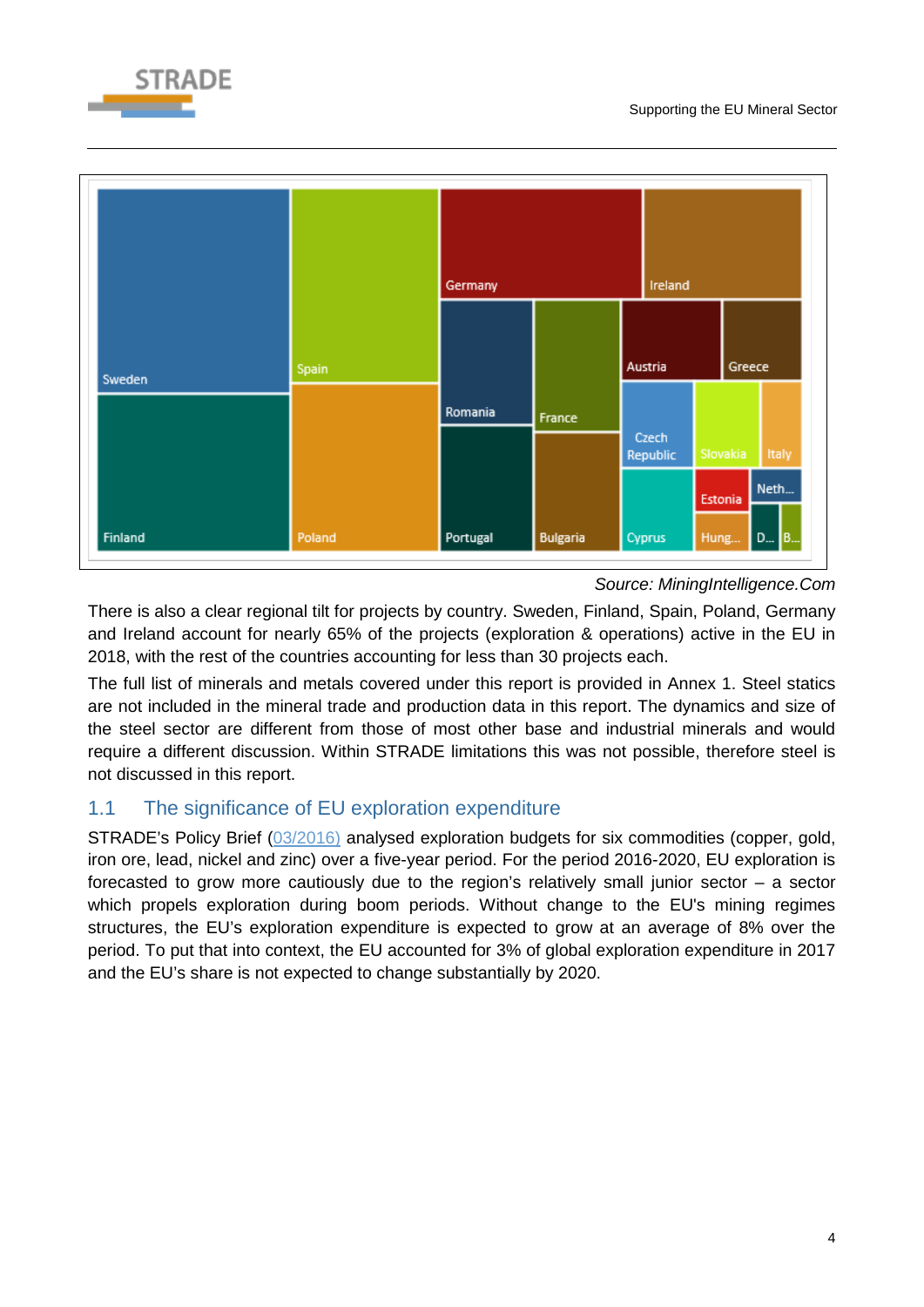-



#### <span id="page-8-0"></span>**Figure 3 Exploration expenditures by location (2011-2020)**

#### *Source: S&P Global Market Intelligence (2016)*

Exploration is the heart of any mining sector, the greater the exploration expenditure, the stronger the supply potential. At the exploration stage, particularly greenfield projects, the geological potential and access to this data are key considerations. On par with geological potential is the legal and regulatory regime of a country. Exploration is mostly conducted by junior companies, and they are likely to invest in jurisdictions where a) they believe there is the potential of identifying an economically viable project and b) where the risk of being unable to transfer their find to a mining company, due to regulations, is low.

### **The combination of good geological potential, strong regulatory regimes and comparable international competitiveness are the key to promoting the EU Mining Sector**.

Many known European deposits have been exploited to great depths, near surface mining having largely been fully exploited. This impacts the geological potential of the region, as future mining activity is likely to involve deep deposit mining, which can often be capital intensive and requires advanced technologies.

On 'geological potential' European Member States are also competing with third countries, including those in Latin America and Africa. The geological potential alone cannot serve as a means of attracting investors<sup>[3](#page-8-1)</sup> in the EU. A mining company, whether an Intermediate or a Major, seeks jurisdictions where the risk of losing the 'right to mine' is minimum and regulatory assurances, which may be stringent and of high standard, are conducive to supporting mining activity. The rights refers to a rules-based system, where a company meeting the legal and regulatory requirements, has the first right to proceed with mining. Jurisdictions that heavily rely on discretionary authority to award this right, increase the risk for investors<sup>[4](#page-8-2)</sup>. Therefore, to address

<span id="page-8-1"></span> $3$  Only in rare cases, for example the richness of the copper/cobalt deposit in the DRC, the high grade of the geological potential is enough to overcome all other regulatory and social limitations.

<span id="page-8-2"></span><sup>&</sup>lt;sup>4</sup> For a more detailed discussion on investor perspectives, please see STRADE Policy Brief 05/2017 on Attracting [mineral investors: The fundamentals of investor decisions](http://stradeproject.eu/fileadmin/user_upload/pdf/STRADE_PB05-2017_D2-5_AttractMinInvestors-FundamentalsInvestDecisions_May2017_FINAL.pdf)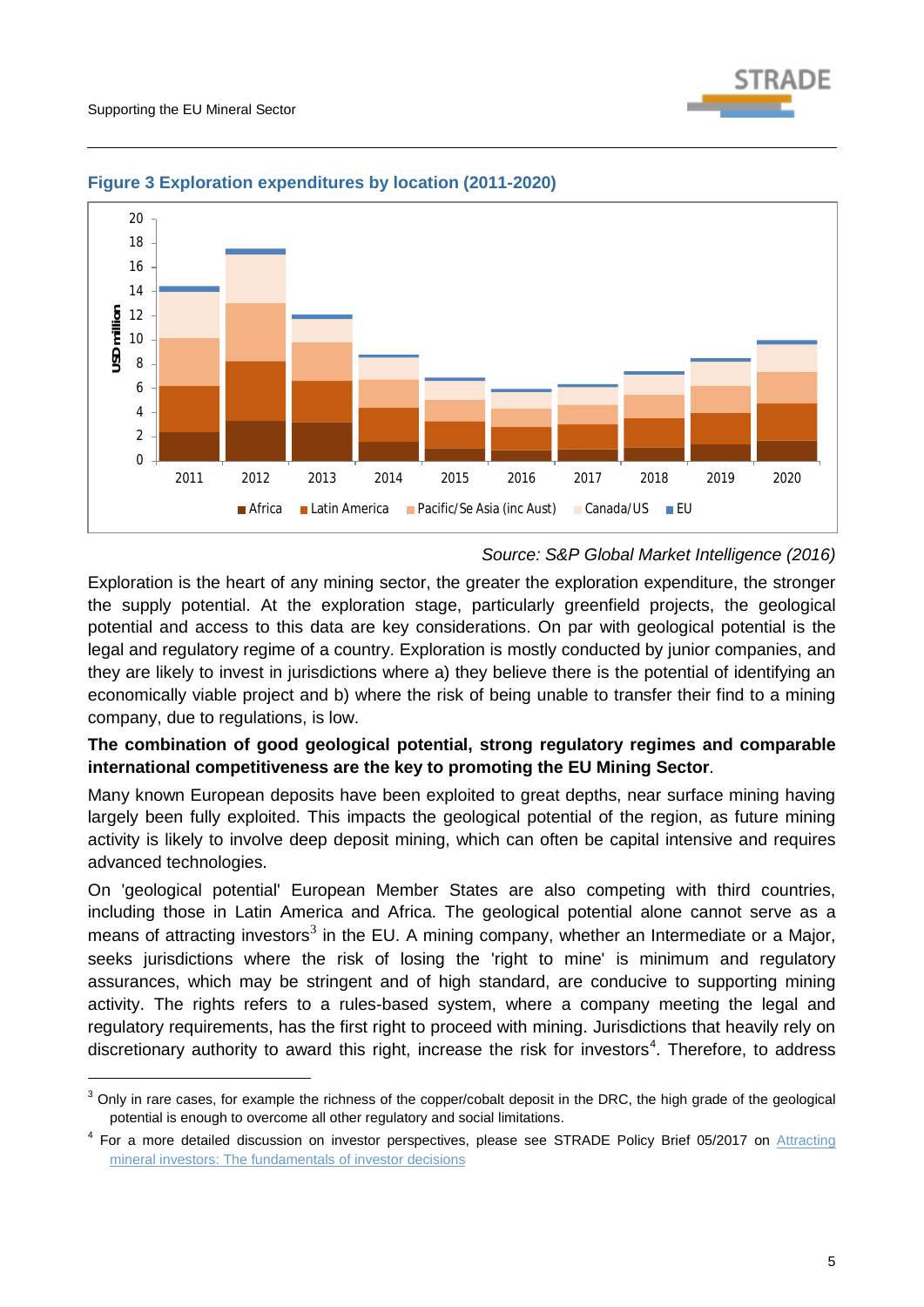

exploration and in turn increase the number of mining projects, the geological potential attractiveness must be combined with regulatory and non-regulatory standards that can attract exploration and mining companies.

# <span id="page-9-0"></span>1.2 Current EU support for mining

The EU's raw material policy outlined by the [Raw Materials Initiative](https://ec.europa.eu/growth/sectors/raw-materials/policy-strategy_en) (RMI) was set out in 2008. largely as a response to the extraordinary increase in global metal prices in the 2003-2008 period. The initiative focused on three pillars to secure raw materials supply  $-$  (i) fair and sustainable supply of raw materials from global markets; (ii) Sustainable supply of raw materials from within the EU and; (iii) Resource efficiency and supply of secondary raw materials through recycling.

The EU, through its various instruments and agencies has supported the mining sector and its stakeholders. The European Commission, through the Horizon 2020 call as well as the  $7<sup>th</sup>$ Framework programme has funded technical, social, policy and governance focused projects on raw materials<sup>[5](#page-9-1)</sup>. The RMI is now being brought into closer alliance with the Commission's priorities for 2015-2019 (see [Figure 4\)](#page-10-0).

EU support for the domestic raw materials is expected to actively consider job creation, with a particular emphasis on creating the skill and the knowledge within the younger generation to support the sector in the future. While the employment directly generated by the EU mining sector may be relatively low to other industries, it leads to secondary employment in ancillary industries (such as equipment and services) and can create investment opportunities.

The [Strategic Implementation Plan](https://ec.europa.eu/growth/tools-databases/eip-raw-materials/en/content/strategic-implementation-plan-sip-0) sets out clear objectives for the EU's raw materials strategy:

- Reducing import dependency and promoting production and exports by improving supply  $\mathbf{r}$ conditions from EU, diversifying raw materials sourcing and improving resource efficiency (including recycling) and finding alternative raw materials.
- Putting Europe at the forefront in raw materials sectors and mitigating the related  $\mathcal{L}^{\text{max}}$ negative environmental, social and health impacts.

Of the targets specified under the European Innovation Partnership (EIP) on raw materials, to be achieved by 2020, some of the ones considered relevant to the STRADE project include:

- Up to 10 innovative pilot actions on exploration, mining, processing, and recycling for  $\mathbf{r}$ innovative production of raw materials;
- $\mathcal{L}^{\text{max}}$ Framework conditions for primary raw materials that would provide a stable and competitive supply from EU sources and facilitate its public acceptance;
- European raw materials knowledge base with information, flows and dynamic modelling  $\mathcal{L}^{\mathcal{L}}$ system for primary and secondary raw materials;
- Network of Research, Education and Training Centres on sustainable raw materials  $\mathbf{r}$ management organised as a Knowledge and Innovation Community;
- Pro-active international co-operation strategy of the EU at bilateral and multilateral level, promoting synergies with countries such as the US, Japan, Australia, Canada, Latin America and African Union across the different areas covered by the EIP.

-

<span id="page-9-1"></span> $5$  For a full list and summary of these programmes please visit [here.](https://cordis.europa.eu/projects/result_en?q=%27mineral%27%20AND%20(contenttype%3D%27project%27%20OR%20/result/relations/categories/resultCategory/code%3D%27brief%27,%27report%27))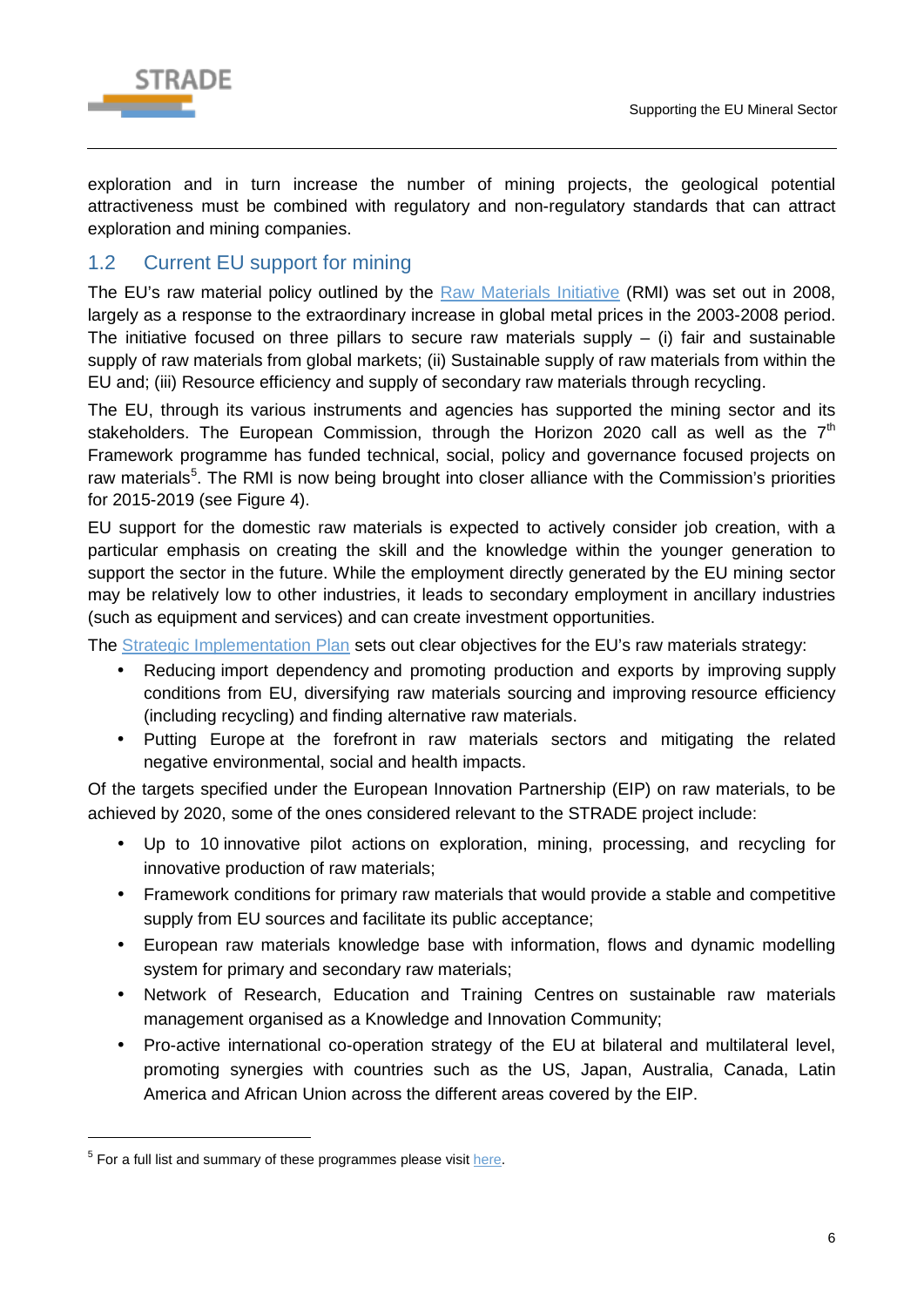



### <span id="page-10-0"></span>**Figure 4 EU Raw materials strategy in the context of wider EC priorities**

*Source: Milan Grohol (DG Grow) presentation at Cluster event for ongoing Horizon 2020 funded projects – EASME (5, June 2018, Brussels)*

The EU's approach as reflected by the RMI, EIP and SIP tend to indicate a fundamental understanding of what needs to be achieved and does focus on enabling the private sector to achieve the objectives set out under the RMI. These activities should continue, and the results of EU funded projects need to be evaluated and disseminated further to promote the uptake of their recommendations, where viable.

In addition to these activities, some of the STRADE recommendations presented in this report suggest a 'return to basics' of promoting investor interest. Access to information, best practice regulations and standards and marketing and promotion, still play an important role in advancing a mining sector.

This report, based on the findings of the STRADE project, summarises the challenges facing the EU mining sector in attracting greater investor interest. The recommendations, which form the main body of this report, focus on the actions that can be undertaken by the European Commission to promote the EU mining sector.

The objective of the promotion recommended by STRADE, reflecting the aspirations of the RMI, EU Industrial policy and the actions under the SIP are as follows:

- 1. Increasing investment interest, particularly at the exploration level, to attract companies to the EU.
- 2. Create an enabling environment for the private sector to act as the main tool for increasing domestic mineral production.
- 3. Environmental sustainability, social rights and impact mitigation to be maintained at the highest standard, under any mineral production related activity that takes place in the EU.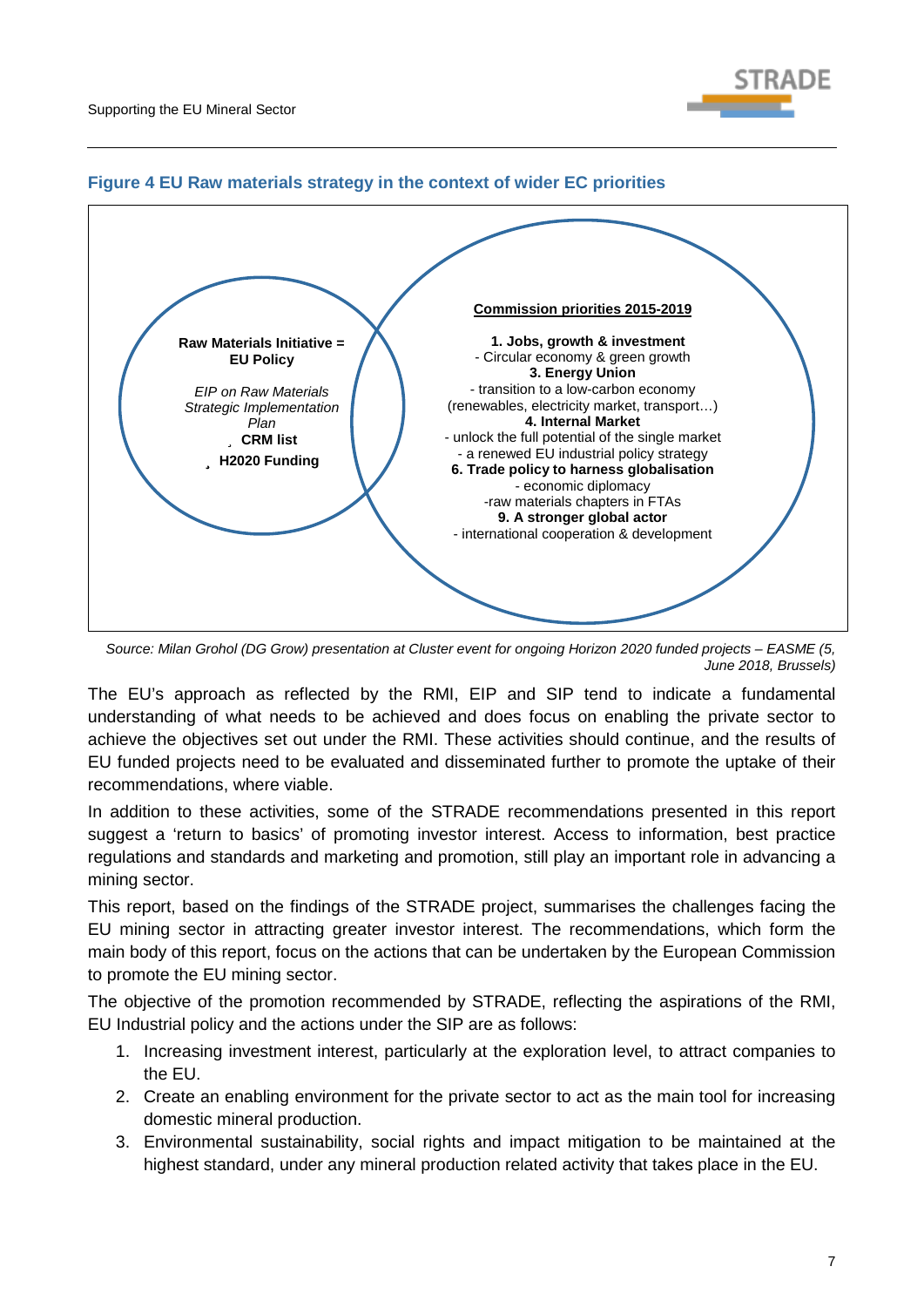

- 4. Respect the sovereign right of a Member State to determine the prospects for its domestic mineral sector
- 5. Support the private sector in innovation & research (particularly the ancillary service providers) in developing further efficient and green mining technologies.
- 6. Support EU Mining Sector, by expanding the outreach and marketing strategies in third countries.

# <span id="page-11-0"></span>1.3 Why is it important to have EU based mineral production?

The EU sources its raw materials from a number of diverse regions, as discussed in STRADE's reports on EU engagement with Industrial Countries, and EU engagement with Developing and Emerging Countries. However, it is important for domestic mineral production to also continue within the EU. In this section, the report explores some of the reasons why this is important.

Access for the EU to raw material supply is dependent on two factors; first, the physical availability of raw materials and second, the conditions under which these minerals are extracted. The first is discussed under economic sustainability and strategic factors, while the second is discussed under environmental and social sustainability.

### <span id="page-11-1"></span>**1.3.1 Economic sustainability**

-

From an economic viewpoint, access to raw material supply refers to the availability, whether through domestic sources or through international markets, of the minerals (concentrates or refined) that are required for EU industry and infrastructure sectors. In addition, this supply should not be subject to unexpected price swings or be prone to supply disruption. There are two sources of raw material supply for the EU: domestic and international.

**Domestic supply.** Domestic mineral production in the Member States accounts for a small share of EU mineral consumption [\(Figure 5\)](#page-12-1). The domestic supply comes from both secondary (recycled) and primary (mined) production. Domestic primary production is not expected to increase over the next fifteen to twenty-year period, and the EU will remain import dependent for most major metals $6$ .

**International supply.** International supply for most minerals comes from a diverse range of countries. The current global exploration and production levels appear appropriate to meet EU and global demand. However, this balance requires stable conditions in at least some mining countries and may be more acute for some minerals (for example battery minerals) than others.

<span id="page-11-2"></span><sup>&</sup>lt;sup>6</sup> See STRADE Policy Brief 02/2017 [EU Raw Material Import Flows](http://stradeproject.eu/fileadmin/user_upload/pdf/STRADEPolBrf_02-2017_RawMaterialFlows_Mar2017_FINAL.pdf) for more details.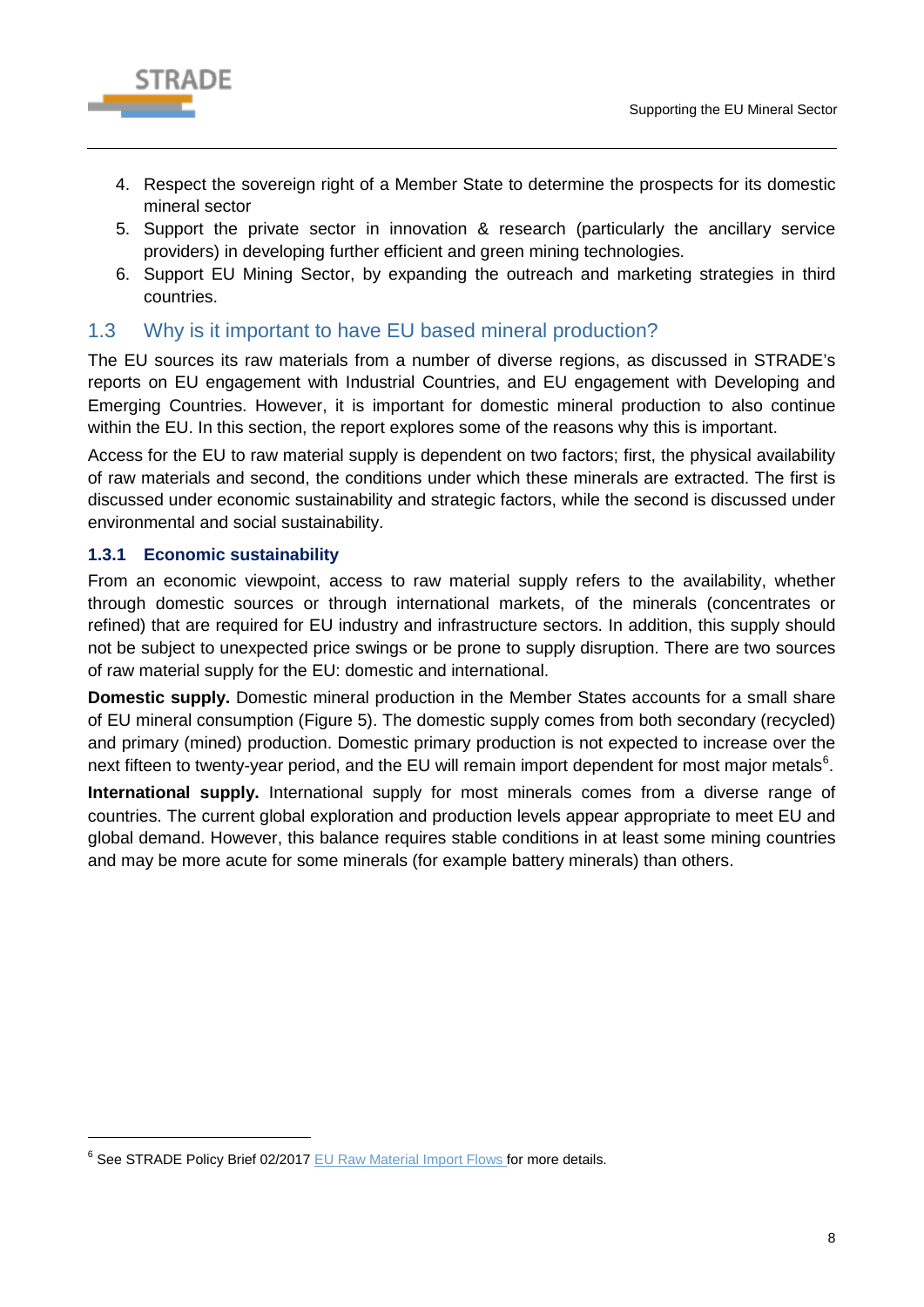



<span id="page-12-1"></span>**Figure 5 EU domestic production & usage**



## <span id="page-12-0"></span>**1.3.2 Strategic factors**

-

From an economic viewpoint, as long as materials are available, at a lower price internationally than the cost of producing these domestically, import dependency is not a critical issue. Providing international mineral markets function, access to physical supply is not an economic risk. However, there are some inherent strategic risks.

**(i) Production risk – limited producers.** Perhaps best embodied in the [Critical Raw Materials list,](http://ec.europa.eu/growth/sectors/raw-materials/specific-interest/critical_en) the risk of being dependent on one or two countries or from only a few mining companies for supply is a strategic risk. It should be understood that the risk does not come from the physical limitations of supply – higher prices would induce more projects to be brought on line and therefore increase the physical supply of these minerals.

The EU industry itself is not too concerned about physical raw material availability– it is able to source its materials from global markets as well as intermediate products from countries like China. It is price volatility and increase in price levels, particularly if they are not the same for all competitors, that is of greater concern. The positive impact of the Critical Raw Materials list has been the fruitful research on recycling and resource efficiency of such minerals.

For selected raw materials high market concentration by companies or countries is mainly a price issue and, in a few cases, also fear of temporary supply shortages (cobalt, lithium, rare earths etc) due to rapid uptake of technology such as electric vehicles. Excessive price increases can also be tackled by substitution and enhanced resource efficiency in the medium to long term.

**(ii) Sourcing risk – China**. China has become a major source of intermediate/refined mineral products for the  $EU<sup>7</sup>$  $EU<sup>7</sup>$  $EU<sup>7</sup>$ . Mineral concentrates from a number of developing countries make their way into EU supply chains, via China. Therefore, the EU may consider it a strategic risk arising from being dependent on China from a geo-political perspective. China itself is a major competitor to the

<span id="page-12-2"></span><sup>&</sup>lt;sup>7</sup> See STRADE Policy Brief 02/2017: [EU Raw Material Import Flows](http://stradeproject.eu/fileadmin/user_upload/pdf/STRADEPolBrf_02-2017_RawMaterialFlows_Mar2017_FINAL.pdf)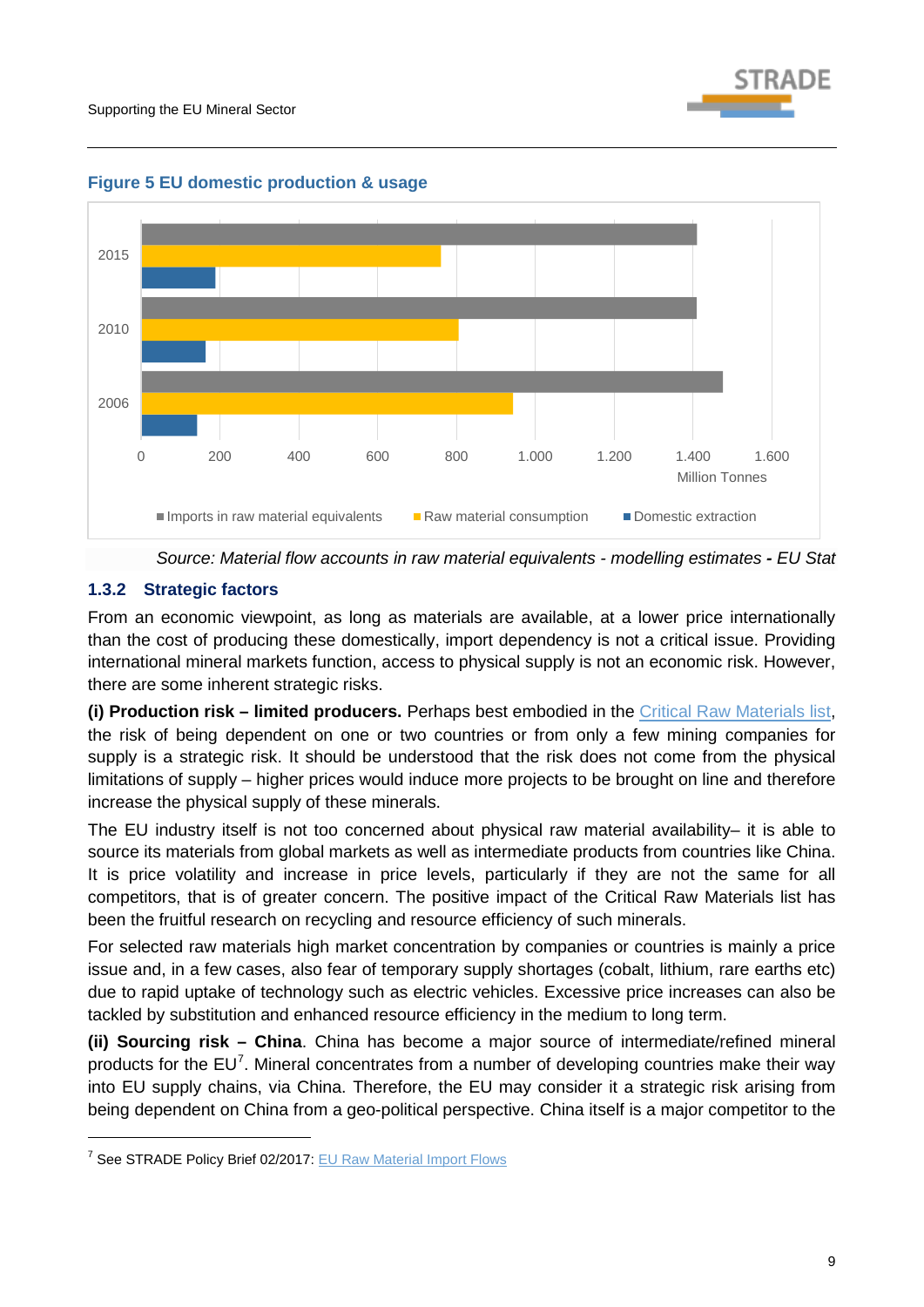

EU as a global metals consumer and its consumption is expected to account for nearly half of global demand in the foreseeable future. However, China is also pursuing international investments in mining operations, therefore responsible for new supply being brought on line. This report cannot deliver a full analysis on the level of Chinese investment contribution to the current supply levels for individual minerals at this time. We can offer a summary analysis: as long as demand from the Chinese economy supports mineral prices, a healthy supply pipeline in the mining sector will exist. Were global metal prices to fall over a medium period, this would impact the investment decision to build or extend new mines

For the EU, a greater risk is of China sourcing raw materials that have not been responsibly mined and transmitting them through to the EU. As China progresses through/towards a 'new normal', the direction of its policies, particularly on socio-environmental factors for both internal and external mineral production, are becoming more positive, although implementation will take more time. While, the implementation of responsible sourcing schemes in China has mainly been triggered by international customers along the supply chain of conflict minerals and cobalt, there is a growing domestic drive to improve environmental standards in domestic mining as well<sup>[8](#page-13-1)</sup>. Nevertheless, China will be a sourcing risk in the medium term as it will take time to anchor responsible supply chain management in China and in China's overseas operations.

**(iii) Resource nationalism – a growing risk?** The increase of resource nationalism in some resource-rich countries is noted as an increasing risk within the global mining sector. Resource nationalism is emerging as countries increase the share (free-carry or otherwise) of the government in new mineral projects and not as a nationalisation of mining assets. In other countries, increase in mining royalty payments and taxes (DRC, Tanzania, Mali) have occurred in recent years. Yet others, such as the USA, are using trade measures to promote nationalism, which includes increasing tariffs on refined metal products (such as steel and aluminium).

This has fuelled concerns of the long-term stability of the "free market forces" concept. The impact of resource nationalism is not necessarily a risk applicable to most minerals, as the European industry has a diversified supplier portfolio.

è STRADE recognizes the EU industry's growing focus on the challenge of sourcing of responsibly mined minerals, particularly for conflict minerals, and cobalt, and on improving global resource governance

è STRADE sees the need for considerable attention to be paid to the raw materials dialogue with China; both in working with EU's supply from China as well as encouraging responsible mining practices of Chinese companies abroad.

è STRADE considers the risk of resource nationalism to be low as for most minerals, as the European industry has a diversified supplier portfolio.

### <span id="page-13-0"></span>**1.3.3 Environmental and social sustainability**

-

Broadly speaking, environmental and social sustainability issues cover all non-technical aspects of mining activity, from local community engagement and respect for human rights to mitigating and protecting biodiversity and habitats. These have been codified under a number of best practice

<span id="page-13-1"></span><sup>&</sup>lt;sup>8</sup> See STRADE Policy Brief 03/2018: [China's Approach Towards Responsible Sourcing](http://stradeproject.eu/fileadmin/user_upload/pdf/STRADE_PB_03_2018_China_responsible_sourcing.pdf)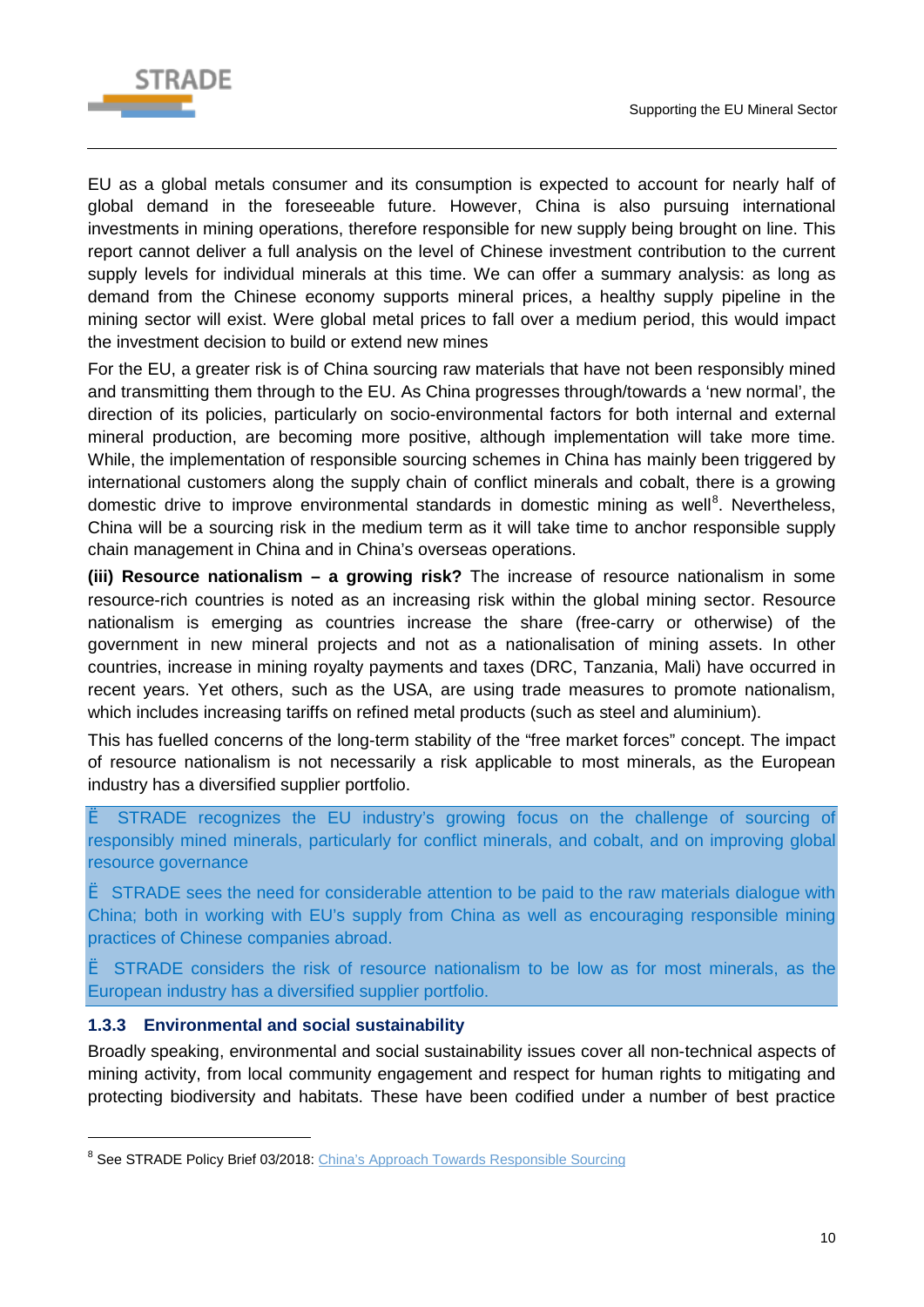

standards<sup>[9](#page-14-1)</sup>. In general, the EU expects that the raw materials it consumes are extracted under best practice standards, whether these come from domestic or international suppliers. The codes of conduct laid out under the OECD guidelines for multinationals and for responsible supply chains of minerals, the EU's recent regulations on conflict minerals are some of the examples of EU's perspective on environmental and social sustainability of its mineral consumption

Given the EU's share of global mineral consumption<sup>[10](#page-14-2)</sup> it has an impact on raw material producing countries. Apart from the positive economic contributions for host countries that result from the EU importing raw materials (export and tax revenues, foreign direct investment, transfer of skills and technology and best practices etc.) there are negative impacts as well.

Importing minerals allows the EU (and all other mineral importers) to *transfer the burden of environmental and social impacts of mineral production* to the host country. In some countries, domestic regulations and best practice standards aim to have such costs largely managed/internalised by the mining company – for example within Australia, Canada<sup>[11](#page-14-3)</sup>. In other countries, the regulations and/or their implementation are still lagging, and mining companies continue to operate using less responsible mining practices. Where regulations and governance are weak, the sustainability burden is transferred to local communities and governments, which are often ill equipped to deal with them.

The EU acknowledges that it has a *moral responsibility* as a consumer of minerals, to mitigate the harm that results from its consumption. Second, it must also honour its *historical legacy* where a large number of developing raw material producing countries are former colonies of EU Member States $12$ .

European consumers, governments and the European mining industry are motivated to pursue globally implemented, high sustainability standards in mining. By encouraging domestic mineral production, under the highest social and environmental standards, the EU demonstrates to others that it is not looking to export its pollution, nor does it set high standards for others, that it is not willing to follow itself.

A global level playing field offers European industry the best competitive conditions and opportunities and prevents distortion of competition from competitors with a lack of environmental technologies.

è The EU must address the risk of transferring the social and environmental burden of mining to third countries, from whom it imports raw materials for its use. EU mining is also important to maintain EU's international credibility in demand global responsible mining. A strong domestic mining sector, adhering to high social and environmental standards, is therefore important.

#### <span id="page-14-0"></span>**1.3.4 Co-dependence of mining-tech sector**

-

The mining-tech sector, in any region, is an ancillary industry. That is, its product and services are not directly used by citizens but are inputs into another industry – mining sector for example.

<span id="page-14-1"></span><sup>&</sup>lt;sup>9</sup> See STRADE Policy Brief 07/2016: [Voluntary Initiatives in the Mining Sector](http://stradeproject.eu/fileadmin/user_upload/pdf/STRADE_PB_07_OEI_Nov.2016.pdf)

<span id="page-14-2"></span><sup>&</sup>lt;sup>10</sup> The EU accounted for 17% of zinc, 15% of copper and 13% of iron ore global consumption in 2016.

<span id="page-14-3"></span> $11$  STRADE acknowledges that the definition of best practice standards still differs between these countries and that there are further potentials for improvements in these advanced mining countries as well as in the EU.

<span id="page-14-4"></span><sup>&</sup>lt;sup>12</sup> See STRADE Policy Brief 01/2017[: Minerals and Metals from Non-EU Countries](http://stradeproject.eu/fileadmin/user_upload/pdf/PolicyBrief_01-2017_Feb2017_FINAL.pdf)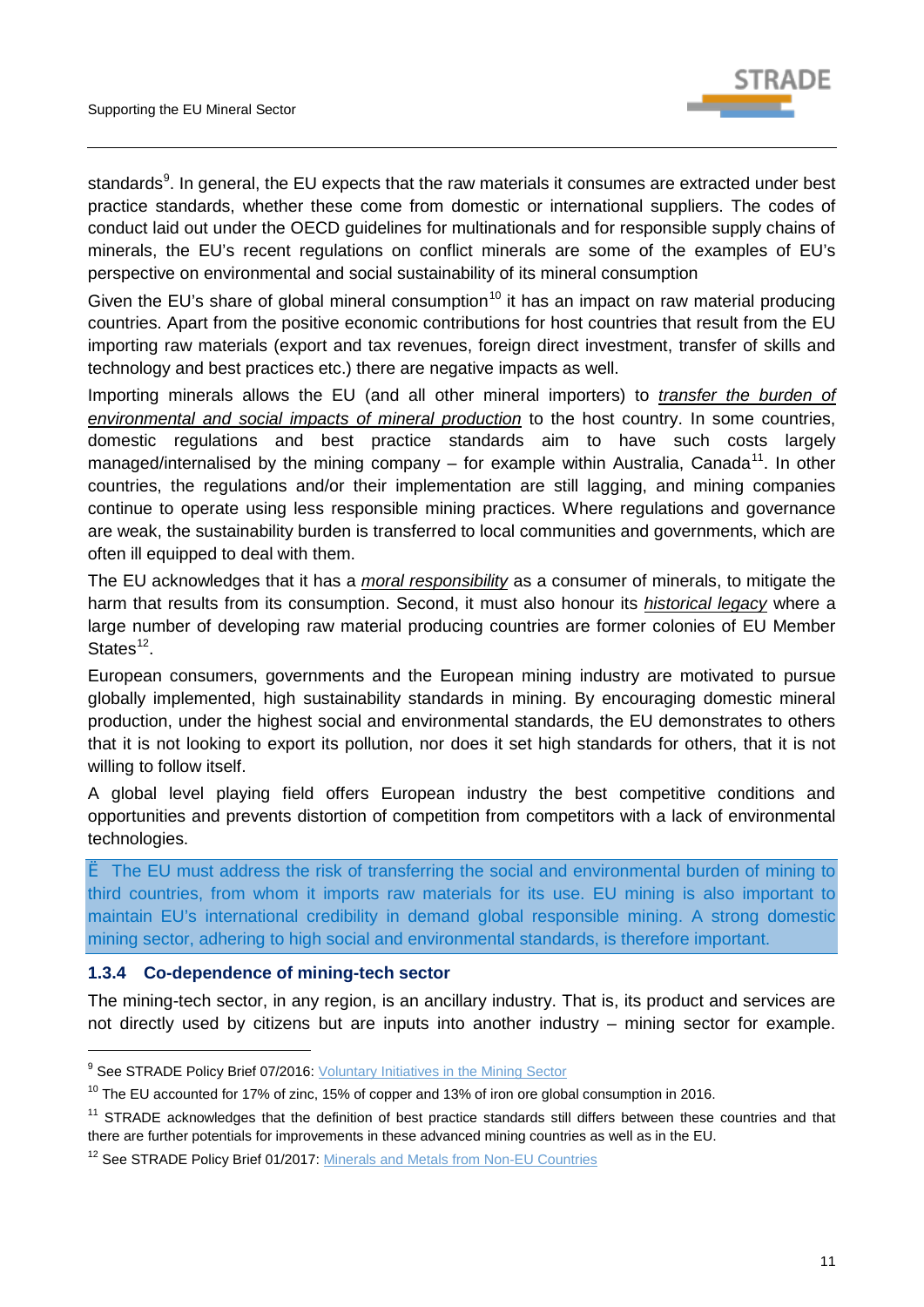

Therefore, the drivers of growth for the sector are heavily influenced by changes and trends in the principle sectors it supports.

Many technological developments in the EU mining-tech sector have been made possible by the collaboration with mining companies. Mining-tech sector respondents interviewed for this project agreed European mining-tech sector's global success was the result of such dialogue and cooperation between the few remaining mines and the mining-tech firms in the EU.

It is a mutually beneficial, virtuous circle: without the technical solutions, which mining-tech companies provide, most European mines would not be competitive. Without these demanding and knowledgeable 'domestic' customers, the mining-tech companies would not be able to understand fully the most pressing problems of the global mining industry.

Without the existence of a small, but highly competitive, European mining sector, mining-tech companies are unlikely to be able to retain their leading position in the future. At least it would be more difficult than today.

The interviews indicated that for the EU to support its mining-tech industry it needs to support *mining within the EU*. It is evident that mining-tech relies on the domestic mining industry to stay relevant and credible as a source for solutions. The EU mining-tech industry runs the real risk of gradually losing its leading position, with dwindling mineral activity in the Member States. This may force mining-tech firms to move to other regions, to be closer to the majority of its customers. Therefore, to support the mining-tech sector, a healthy EU mining sector is required.

è The EU mining-tech companies require a competitive European mining sector to keep their leading position in the future and to continue the development of resource-efficient and environmentally friendly mining technology.

In summary, supporting a healthy EU mining sector goes beyond the need to secure physical supply; the objective is to lower the risk of disruption to supply as well as to manage the strategic risk from external dependency. It will also serve a greater political and diplomatic purpose of not being seen as 'exporting' EU pollution but setting an example for other countries by following stringent environment, social and human rights standards within its jurisdiction. A number of STRADE publications address these issues in more detail: [Policy Brief 06/2018](http://stradeproject.eu/fileadmin/user_upload/pdf/STRADE_PB_Li_Co_EMobility.pdf) – Social, economic and environmental challenges in primary lithium and cobalt sourcing; [Policy Brief 01/2018](http://stradeproject.eu/fileadmin/user_upload/pdf/STRADE_PB_01-2018_Holding_European_businesses_responsible.pdf) -Holding European Businesses Responsible; [Report 03/2018](http://stradeproject.eu/fileadmin/user_upload/pdf/STRADE_Report_D4.19_Due_Diligence_Certification.pdf) - Successful implementation of conflict mineral certification and due diligence schemes and the forthcoming report on EU [engagement with resource-rich development and emerging countries.](http://stradeproject.eu/index.php?id=43) Having briefly described the impetus to support and maintain the EU domestic mining sector, the next section highlights the challenges that have been identified under STRADE.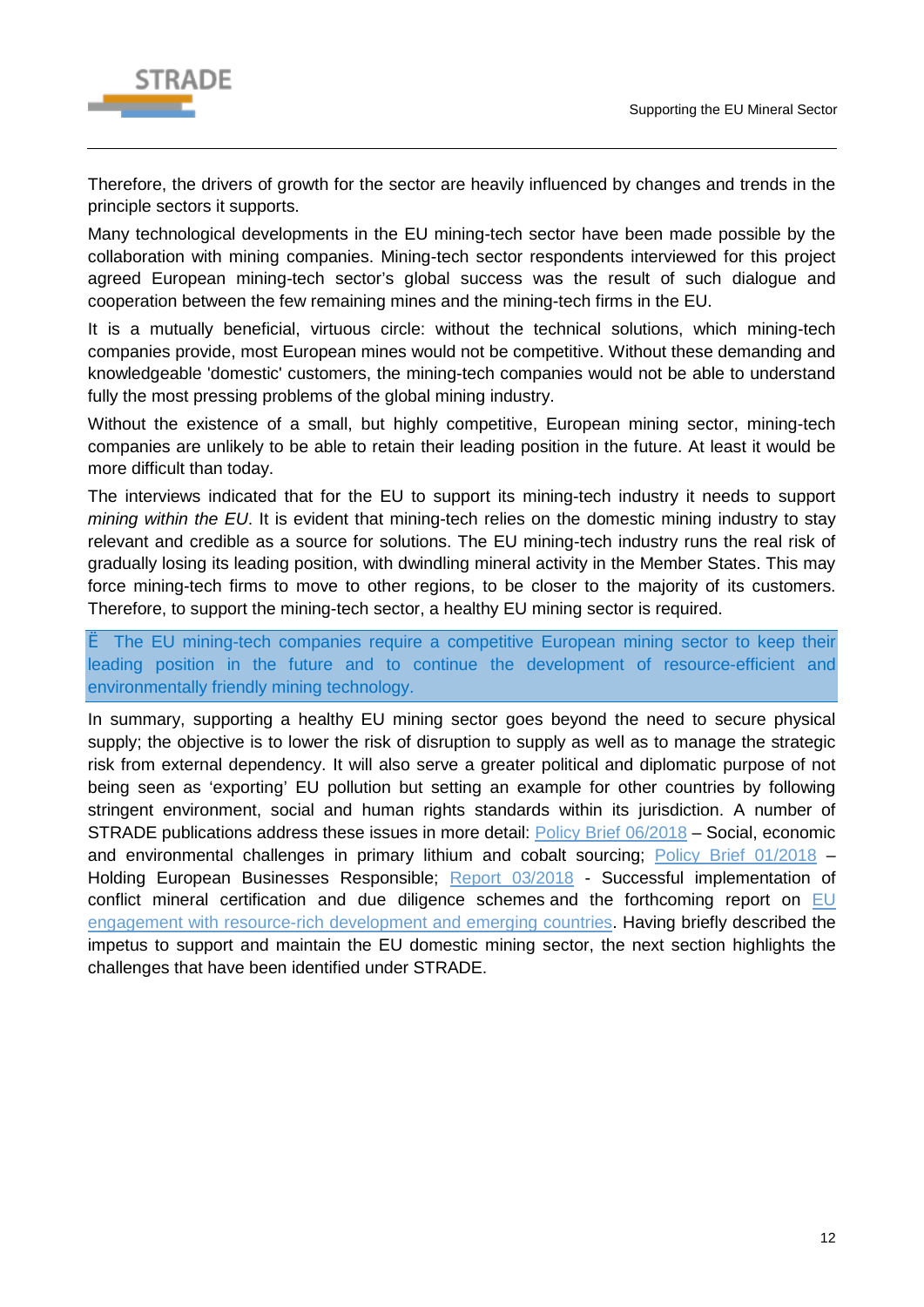

# <span id="page-16-0"></span>**2 Challenges Facing the EU Mining Sector**

Perceptions around a mining jurisdiction, whether based on fact or on reputation, can impact the attractiveness of a jurisdiction for investors. The 'negative' perception of a region as a 'difficult' place to do business can have an adverse effect on its ability to attract investors. The most common issues affecting investor perceptions would be as follows:

**Environmental and social regulations.** The clarity of environmental and social regulations, and of how this impacts the permitting and production timeline, is important for investors. Mining companies typically want social and environment regulations that are clear as this will reduce project risk and the threat of arbitration. This does not suggest these regulations should not be stringent, just that they are clearly articulated and implemented, and discretionary decision making is limited by the government.

**Governance.** Governance can be distinguished from legislation/regulations, it focuses on the implementation of the latter. A jurisdiction with a strong governance record (i.e. adherence to its own laws) indicates that although the mining company may have to operate within strict regulations, governance structures and decision making will be transparent and therefore navigable. Stronger governance will lower corporate risk of being exposed to corruption etc as well.

**Certainty and stability**. Mining companies are not generally concerned about 'strong' regulations, provided they are consistent. Uncertainty is the main threat to positive investment decisions, and mining companies look for assurance that the framework will not change abruptly (even in the event of a change in government).

Regional considerations by investors in the metals and mining sector include geological potential and the operating environment. STRADE's Policy Brief [05/2017](http://stradeproject.eu/fileadmin/user_upload/pdf/STRADE_PB05-2017_D2-5_AttractMinInvestors-FundamentalsInvestDecisions_May2017_FINAL.pdf) noted that the combination of geological potential and the operating environment determine the mineral investment competitiveness of a jurisdiction. How the jurisdiction compares with other countries will influence a country's ability to attract international mining investment. An 'unexpected' or 'unpredictable' element in a mineral jurisdiction can increase the risk level that investors ascribe to a project. Increased risk can have numerous effects:

- Investors will require a higher rate of return to compensate for the higher risk the project faces.
- To achieve investor returns more rapidly, the life of the mining operations may be shortened by extracting only the higher-grade and more profitable ore.
- Investors may withdraw from the project completely and pursue other, less risky projects, in other countries.

When higher risk perceptions become widespread in a given country, it becomes less attractive as an investment destination.

# <span id="page-16-1"></span>2.1 The SIP and investor interest

The Strategic Implementation Plan (SIP) focuses on some of the key areas that need to be addressed to improve the investor perception and decrease investor risk in the EU as a mining jurisdiction. The non-technology pillar of the SIP identifies improving Europe's raw materials framework conditions as a priority area, with three further action areas identified. The SIP Action Area 11.1: *Minerals Policy Framework states the objective for an improved minerals Policy Frameworks* as [follows](https://ec.europa.eu/growth/tools-databases/eip-raw-materials/en/content/strategic-implementation-plan-part-ii#II.1%20Minerals) [*emphasis added]*: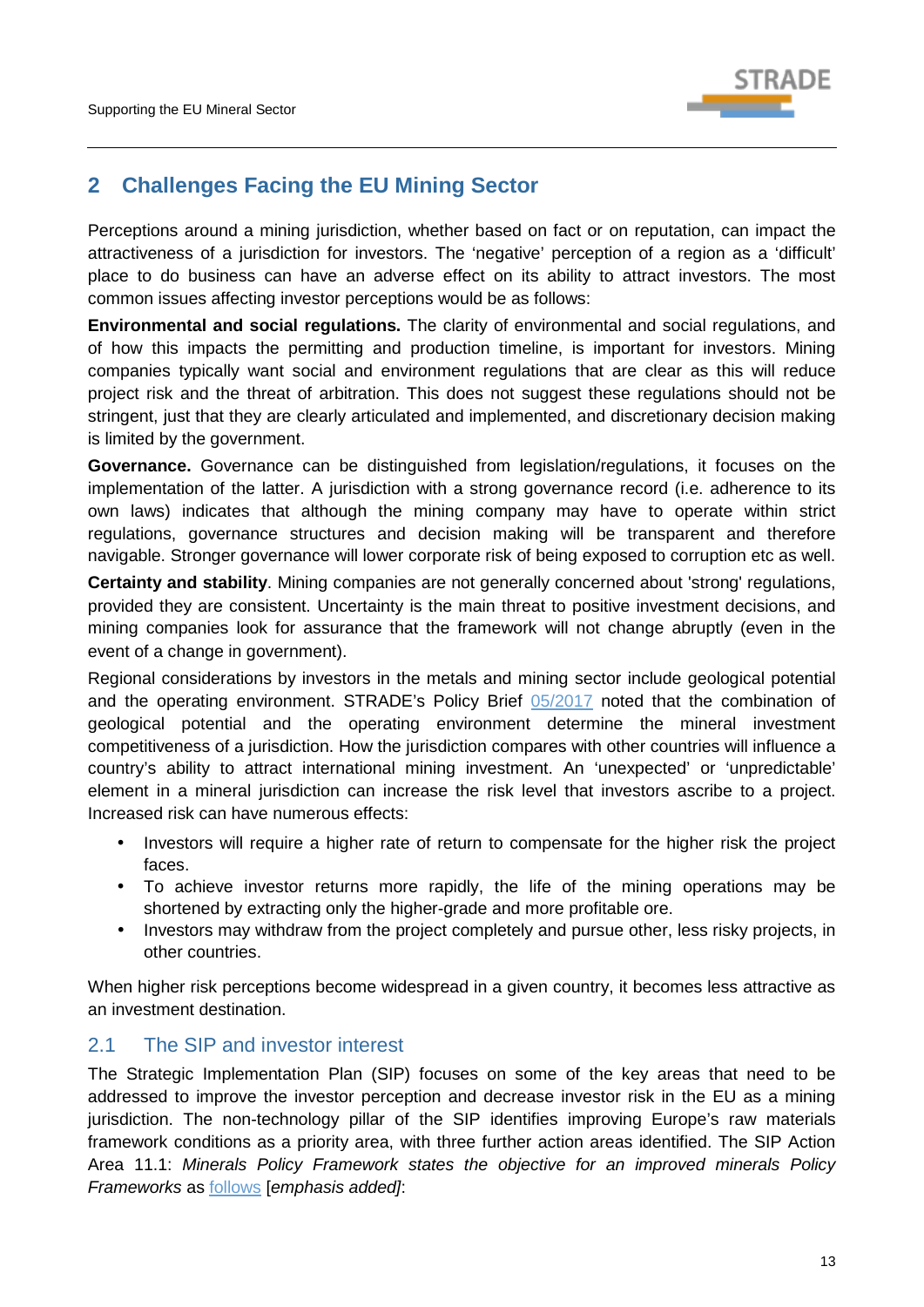

The objective is to provide a stable and competitive supply of raw materials from EU sources while promoting good governance and facilitating public acceptance. It will be achieved by strengthening the exchange of best practices in the area of mineral policies and related regulation among Member States, that may lead to *streamlining the permitting procedure along the whole chain of mining activities (prospecting, exploration, extraction, processing, closure, post closure activities) with regard to the time frame, the regulatory coauthority regime*, the financial and administrative conditions, and ensure stable, predictive environment. Another objective is to *increase transparency on raw materials availability in the EU*. Information on exploration, mineral production, trade, reserves and resources should be standardized and systematically reported by EU and Members States, when information is available and without breaching competition rules.

STRADE research would suggest, that while some progress has been made on two important issues; streamlining of mining sector regulations and increased transparency on raw material's availability, further progress is required on these key topics.

# <span id="page-17-0"></span>2.2 Key Challenge 1: Mining legislation & investor attractiveness

STRADE's Report on the Competitiveness of the European Union's Mining sector [\(Report](http://stradeproject.eu/fileadmin/user_upload/pdf/STRADE_Rpt_D2-01_EU-MiningIndustry-Competitiveness_Apr2017_FINAL.pdf)  [01/2017\)](http://stradeproject.eu/fileadmin/user_upload/pdf/STRADE_Rpt_D2-01_EU-MiningIndustry-Competitiveness_Apr2017_FINAL.pdf) indicated that relative to other jurisdictions, such as British Columbia, Ontario, Quebec and Western Australia, most EU Member States pose significant regulatory risk to investors. This was not linked primarily to the level of regulations (high) but to level of discretionary decision making and lack of clarity in outlining the rules of operations that exist within the mining codes of EU Member States. [Figure 6](#page-18-1) illustrates the top 10 least risky mining jurisdictions, based on their mining codes and regulations, compared with select EU Member States. The highest ranked EU Member State on regulatory risk is Sweden (ranked  $19<sup>th</sup>$  in the world in 2018) followed by Austria (ranked  $22^{nd}$ ) and Finland (ranked  $25^{th}$ ) amongst 121 jurisdictions<sup>13</sup>. Regulatory risk arises at both the exploration and the mining stage; investment risk at the exploration stage is likely to deter further exploration expenditure in a region.

During the regulatory risk analysis, a few issues were specifically identified as being weak in the EU. For a full discussion of these challenges please see STRADE Report on [Promoting Investor](http://stradeproject.eu/fileadmin/user_upload/pdf/STRADE_Report_02_2018_Promoting_Mining_in_the_EU.pdf)  Interest [in the EU Mining Sector,](http://stradeproject.eu/fileadmin/user_upload/pdf/STRADE_Report_02_2018_Promoting_Mining_in_the_EU.pdf) here a brief summary is offered.

-

<span id="page-17-1"></span><sup>&</sup>lt;sup>13</sup> MineHutte Annual Regulatory Risk Report [\(2018\)](https://minehutte.com/product/minehuttes-annual-report-2018/)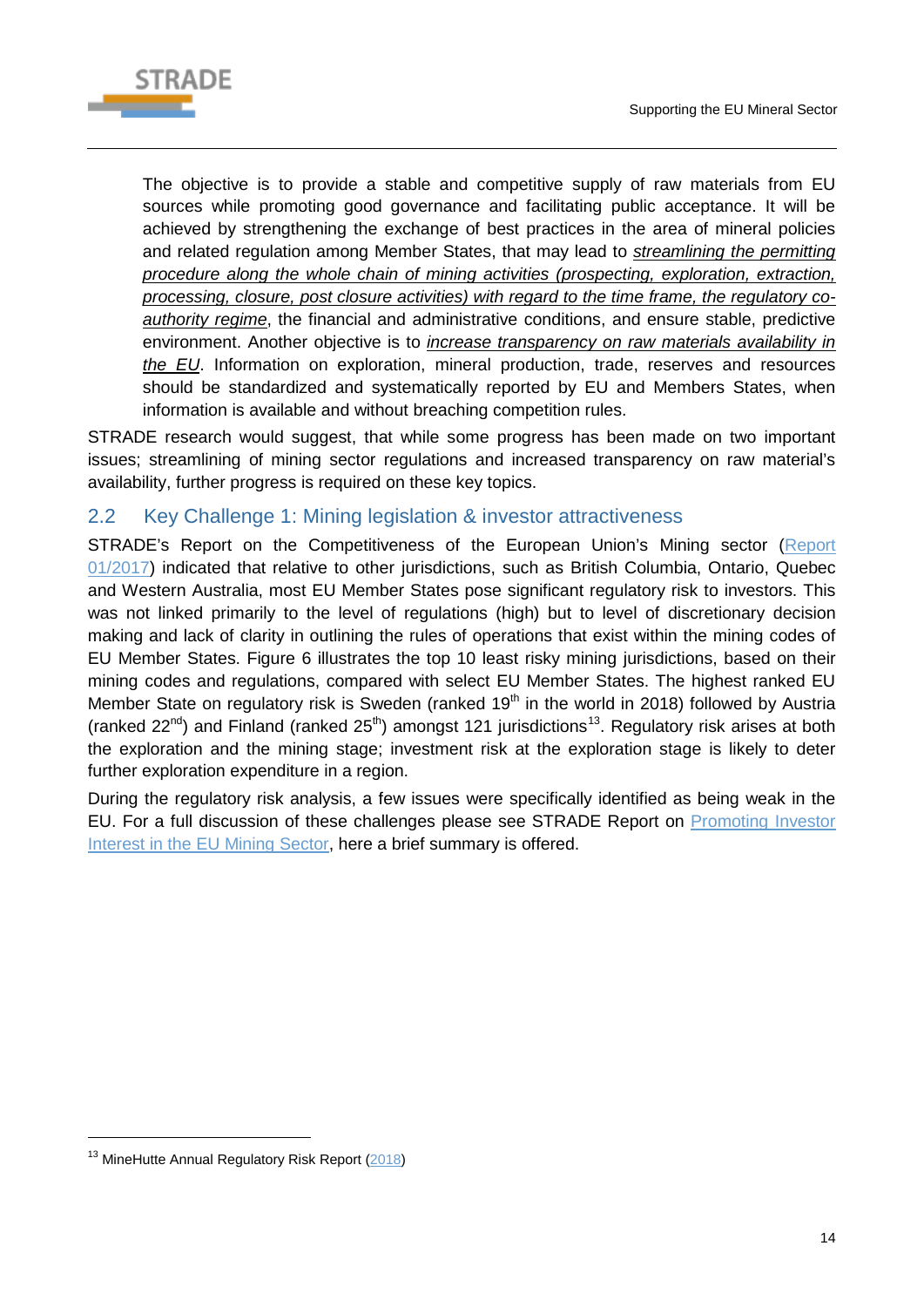

#### <span id="page-18-1"></span>**Figure 6 Mining regulatory risk rating\* by jurisdiction**

*Source: MineHutte (2018)*

*\*100 is an ideal jurisdiction with no regulatory risk – the higher the score for a jurisdiction, the less regulatory risk involved.*

#### <span id="page-18-0"></span>**2.2.1 Exploration – first-come, first-served principle**

Many EU countries do not observe the "first-come, first-served" principle when it comes to the granting of exploration licenses. The rule is considered best practice as it increases transparency and supports competition. The principle works on the basis of the first company to make an application, having met all the criteria laid out in regulations, has the right to be granted an exploration license. Alternative systems include public tenders; however, these are more complicated and may not always achieve desired results.

In **Austria**'s well-defined mineral code exploration license are awarded in the order they are received – respecting a first-come, first-served principle. In contrast, **Poland** does not follow the principle, and when an application is made, the government issues a public notice to invite other companies to make applications for the same area. The applications are evaluated before a license is awarded.

Finland, Greece, Spain and Sweden explicitly recognize the first-come, first-served principle in their mineral legislation. For the Czech Republic and Ireland, the principle is inferred, rather than explicitly stated in the mining act.

Portugal does not explicitly state the first-come first-served principle and will make decisions as applications are submitted or through a tender process. The Federal Mining Act in Germany (1980), provides discretionary authority to approve the exploration that provides the "best plan for efficient and meaningful exploration". Bulgaria, France, Romania award exploration licenses under a competitive tender.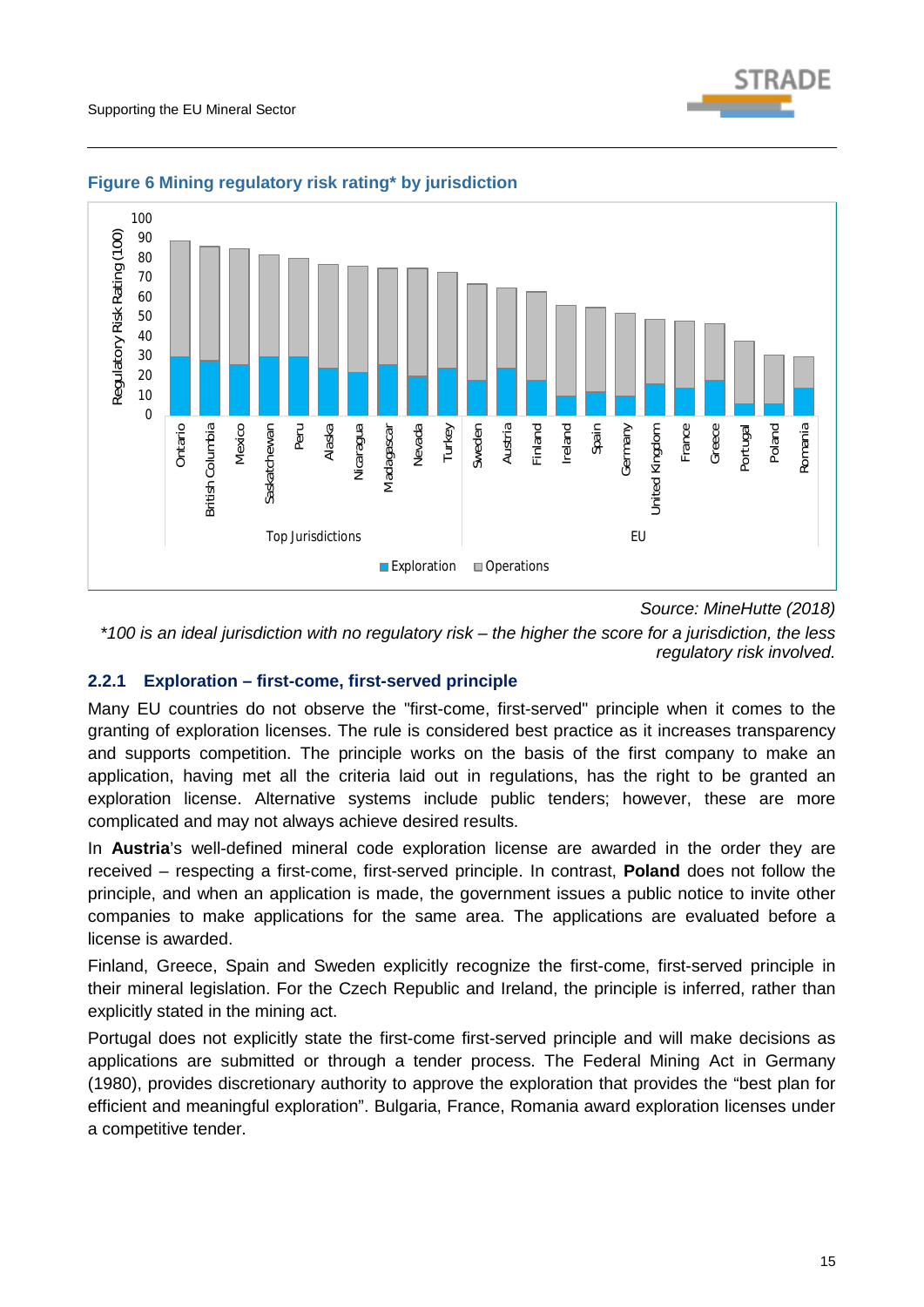

#### <span id="page-19-0"></span>**2.2.2 Right to Mine**

The right to mine refers to the legal rights of the exploration company to convert an exploration licence to a mining license and second to transfer the licence to a third party – thereby granting them the right to mine.

**Converting exploration to mining license.** One of the largest risks to an exploration company would be the inability to transfer the rights for a viable deposit to a third party, as extractive activity is normally not undertaken by an exploration company. In case the company decides to exploit the deposit itself, the greatest risk is to not have the exclusive right to mine a deposit it has discovered.

Regulatory risk analysis by MineHutte, shows that while Austria, Finland, Greece and Romania have very good regulations on the right to mine, Germany, Portugal and Poland have the weakest performance related to the excessive levels of discretionary decision making in their regulations. Sweden and France have adequate performance in this area, while Spain and Ireland could improve their regulations to reduce the risk to investors.

**Transfer of mining rights.** For large-scale projects, mine life can extend beyond 20 years. The mine operators may change over the life of the mine, and mergers and acquisitions of companies is a regular occurrence. In other cases, a company may wish to completely divest a mining asset. In the case of the former the changes are in the structure of the company and mining authorities normally need to be only informed of such changes. In the case of the latter, the mining title is transferred to a new owner and therefore requires the right to mine to be transferred to a new entity.

Austria, Bulgaria, Czech Republic, Finland, Romania and Sweden allow the transfer of both exploration and mining licenses, provided the new party fulfils the required technical and financial capacity and other conditions laid under the regulations. **Germany** allows for a transfer of rights to take place with the approval from the responsible authorities. Its Federal Mining Act also clearly states why such a transfer can be rejected.

The **French** allow for a transfer of rights, as long as both parties request such authorisation within a three-month period of such a transfer being planned/executed. The ministry retains the right to reject such a transfer if it judges it incompatible with the right to hold a mining title.

**Greece** allows only for Greek or EU nationals to hold exploration rights. Such rights can be transferred or leased to other parties, subject to the approval of the ministry of industry. The government may reject the application on grounds of 'public interest' or national security, without specifying what such interests entail. The government can also force the compulsory sale of a mining concession if it deems it to be in the interest of the national industry. **Ireland's** legislation does not provide for the transfer of rights and such terms have to be individually negotiated with the ministry during the original mining license application/contract.

STRADE recognises that governments may be using discretionary decision making for the granting of exploration licences and employing discretion in the transfer of licences to control the level and type of mining activity and actors in their jurisdiction. This is not ideal; the correct tool must be used for following mining policy objectives. High standards and clear guidelines are more appropriate to manage the mining sector than discretionary decision making by governments.

è STRADE recommends that to increase exploration expenditure in the EU, which is key to developing a healthy mining project pipeline, the best practice principles for mining regulations need to be more widely applied in EU Member States.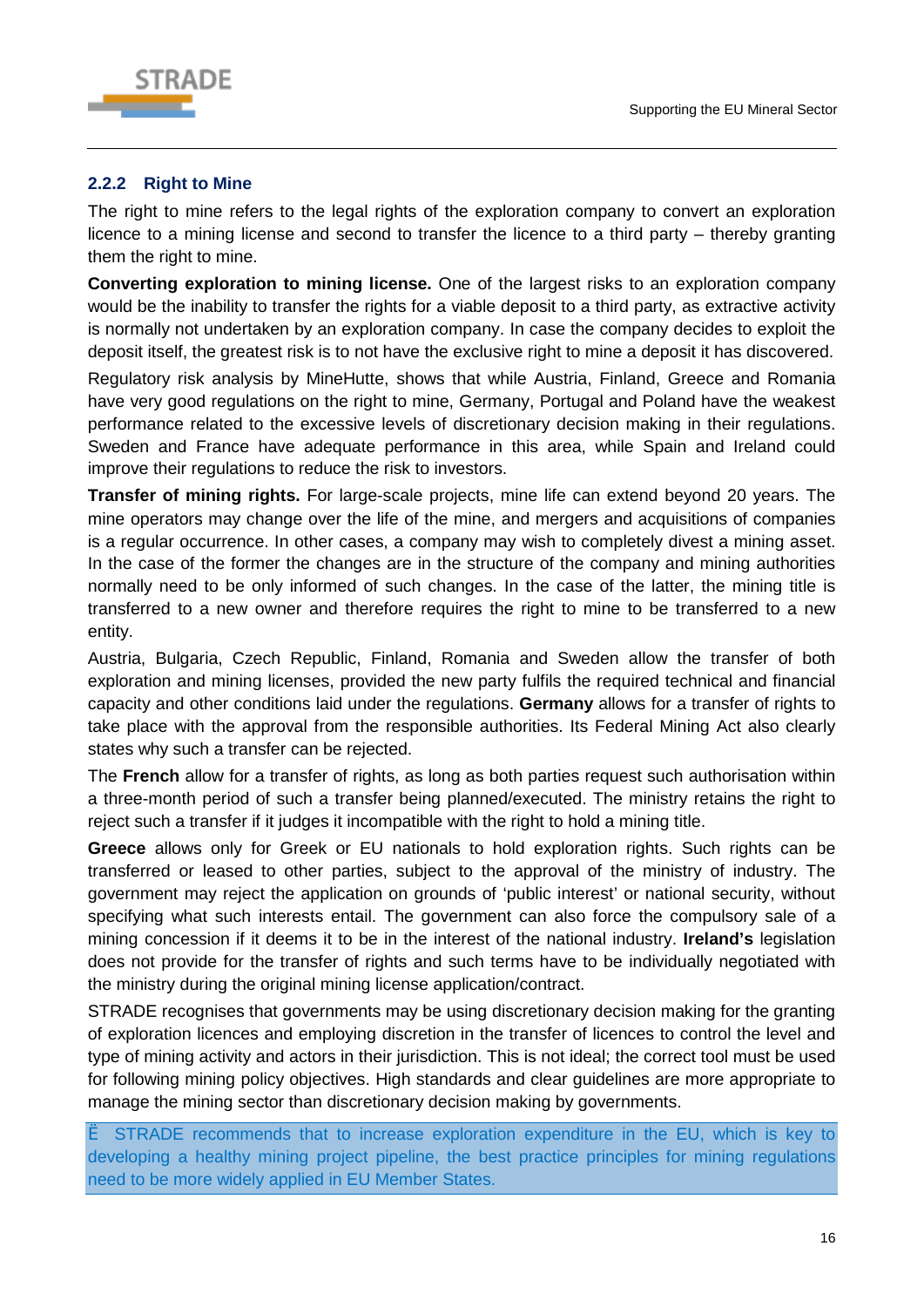

Restricting exploration licences and transfers through government discretion may not be the correct regulatory tool for this purpose. Clear regulatory rules would better serve to achieve this goal. The EC, through its support for exchange of best practice under SIP Action Plan, should assist governments to choose the appropriate tools for achieving their mining policies.

The Horizon 2020 [MinGuide Project](https://www.min-guide.eu/) addresses in more detail the domestic mineral policies in the EU Member States and is tasked with developing a Minerals Policy Guide for the region. It covers issues from innovative exploration and good practice cases on minerals policy governance. STRADE directs stakeholders to this project for further and detailed development of the wider EU Mineral policy issues.

### <span id="page-20-0"></span>2.3 Key Challenge II: Access to geological data and quality of data

Under Action area II.2: *Access to Mineral Potential in the EU*, the objective of the SIP is stated as [following](https://ec.europa.eu/growth/tools-databases/eip-raw-materials/en/content/strategic-implementation-plan-part-ii#II.2.%20Access) [emphasis added].

Objective of this action area is to *foster access to known and still undiscovered mineral deposits*, improve the conditions for sustainable access and supply of raw materials in the EU and safeguard the mineral wealth for future generations by classifying within a regulatory framework, the importance for society of certain mineral deposits… This would ensure an appropriate time frame for long term investment into minerals extraction and processing/refining.

STRADE has looked at the access to data and information<sup>[14](#page-20-1)</sup> issue under the SIP II.2, as it is considered key to reviving exploration interest in the EU region. The [EuroGeoSurveys'](http://www.eurogeosurveys.org/) European [Geological Data Infrastructure](http://www.europe-geology.eu/mineral-resources/mineral-resources-map/critical-raw-materials-map/) provides a host of information and individual country geoportal webpages also provide in-depth data. However, this data itself is not enough. Locations of operating and historic mines and primary and by-product metals production data is useful. Geological maps must include overlays for both regional and local details. Key data that exploration companies seek is geolocation data attached to each project and digitised geological maps is considered best practice. Further work needs to be carried out to achieve this. This would include the following actions to be undertaken.

**Mining rights management system**. A centralised database, which focuses on exploration results rather than operating assets, is ideal. This should include the drilling results and assays for greenfield projects, even if these ventures did not proceed to mining operations. It should be noted that Europe is not lacking exploration activity because of a paucity of information; it must be one of the most surveyed parts of the world. Making this data accessible is the key. A centralised Mining Cadastre system for the EU is strongly recommended. This work can either be undertaken through EU funding of geological survey consortium or outsourced to commercial firms such as [Spatial](http://www.spatialdimension.com/Projects)  [Dimension.](http://www.spatialdimension.com/Projects)

è STRADE recommends the construction of a Mining Rights Management System at the European Commission, to be the first step for exploration and mining companies seeking to identify potential projects. Investors can then progress to Member States for more detailed information.

-

<span id="page-20-1"></span><sup>&</sup>lt;sup>14</sup> Please see STRADE Report  $02/2018$  for a more detailed discussion.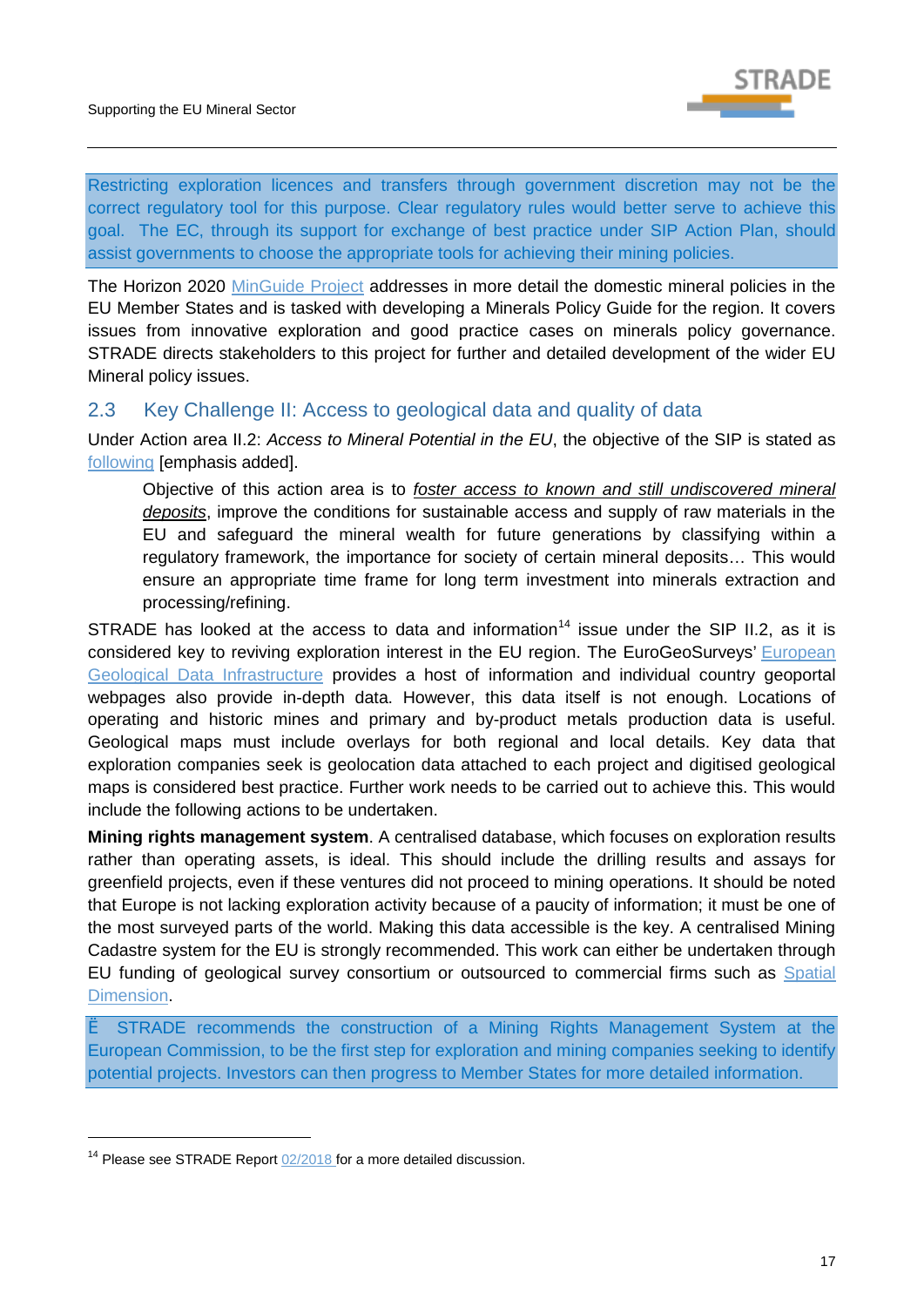

The next box summarizes the main documents and data which must be provided by the Member States to enable a fully operational Mining Rights Management System:

**Outline for a fully operational mining rights management system and MS data and information provision:** 

**Template document on securing exploration/mining licenses.** Each Member State should have a clear and concise, and ideally comparable, document on 'How to secure exploration/mining licenses'. These would be simply laid out with electronic versions on a communal website, with links to more detailed documentation.

**Comprehensive geological maps.** A suite of detailed geological/geo-physical maps of all prospective regions should be readily, and freely, available to exploration companies. Ideally, the contact details would be included of a local geologist who could explain regional features and assist in follow-up work.

**List of available exploration and mining licenses.** A comprehensive list of all exploration and mining licenses should be posted on government websites. The document would contain details of the license (grid references, location map, geology, history of exploration, local issues, current permit holder and expiry date), and be regularly updated (perhaps quarterly).

## <span id="page-21-0"></span>2.4 Key Challenge III: Increase social acceptance inside the EU

Under the SIP Action Plan, a key Action Area is identified as II.3: *Public Awareness, Acceptance and Trust*. The objective under the action plan is defined as follows [emphasis added]:

The initiative, mostly industry-led, but also supported by all concerned stakeholders (communities, institutions and regulatory bodies at all levels – local, regional, national, European – medias, NGOs, academia, schools, etc.) is dealing with increasing at first the public awareness of the benefits and potential costs of the raw materials supply, secondly *obtaining its acceptance and finally gaining the trust for the activities of the sector throughout its production cycle*. This action area aims at enhancing public acceptance and trust by *improved communication and transparency*, notably during the permitting procedure and the production cycle (exploration, mine operation, after-mining).

STRADE research has identified social acceptance (as opposed to social licence to operate) as a contributing factor to the perception that the region is not 'open for business' to international mining investors. While the social licence to operate concept focuses more on local communities and their reception of a mining project, the social acceptance term applies to the wider attitudes towards mining activity. It should also be noted that preliminary analysis of social media (twitter ang blog posts) suggests that it is not the opposition to the importance of minerals and metals in everyday lives that is the cause of social un-acceptance nor is it the beneficial economic impact that local communities may receive from mining project. It is the mining process itself which is seen to cause environmental damage and the suppression of social and human rights that may result from mining company activities, particularly in third, non-EU countries. Therefore, in addressing social acceptance, it is important to distinguish which cause of the negative perception is being tackled.

Social license to operate is one of the biggest challenges in bringing new projects on line in Member States (and globally) and without a more positive perception being developed, this will continue to remain a challenge.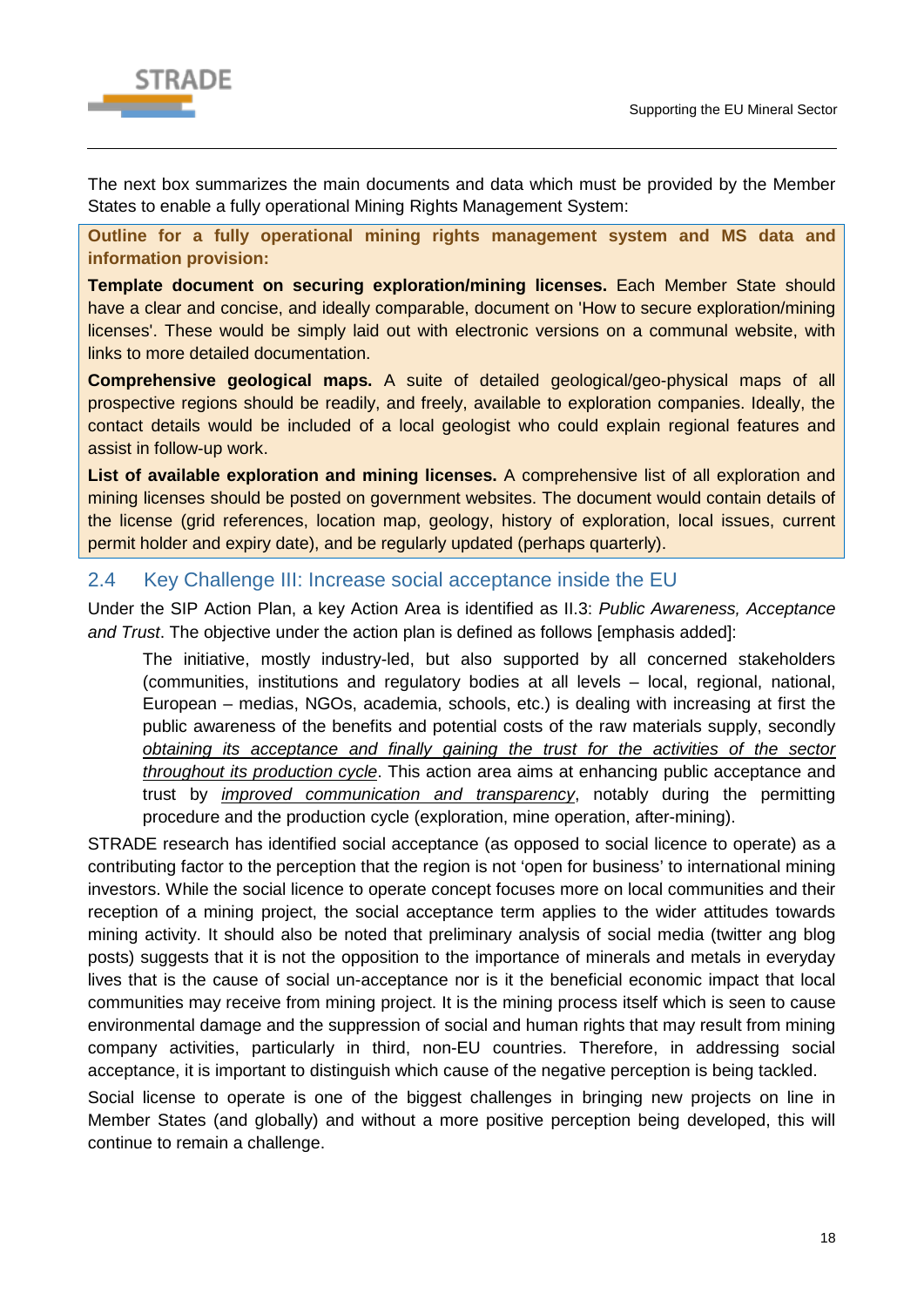

To address this, a public awareness campaign is warranted. This would educate EU citizens on how mining practices have progressed in Europe; the community engagement models that are employed; the stringent regulations on protection of environment that are applicable in the EU and the efforts for better technology and resource efficiency that is being funded by the EU. These need to go beyond the stating of regulations that exist and showcase the results that have been achieved at operating mines to allow for a more informed engagement between the EU citizens and the mining sector.

è While it may be felt by some stakeholders that the improvement of the public perception of mining is the mining industry's responsibility, given the importance of minerals and metals for the health of European economies, STRADE recommends the EU consider creating citizen awareness campaigns as part of its responsibilities.

One aspect of Horizon 2020 funded [MIREU Project](https://www.mireu.eu/) focuses on the social licence to operate in the EU Member States and looks at sharing best practice and knowledge from regional stake holders. As the project is fully focused on this issue, STRADE leaves in depth recommendations to this project. The one recommendation that STRADE would make at this time is for better informed EU Members of Parliament to support a healthy debate on mining at the EU level.

**EU Members of Parliament.** Part of the process of building public trust in mining activity requires political leaders to engage with their constituents on mining activity. STRADE does not in any way or manner propose that the EU should instruct politicians to be advocates for the mining sector. We do suggest, however, that an internal awareness campaign, based on policy briefings and information packs, be specifically developed for politicians, to better inform EU political officials on responsible mining practices in the EU and provide examples, case studies and progress made on these matters in the EU. This will allow Members of EU Parliament, and others, to make more informed comments and have meaningful discussions around mining activity.

è STRADE would recommend developing briefs and information packs for European Members of Parliament that present the latest advances, standards and thinking in approaching responsible mining, within the EU and by EU based mining companies abroad and the importance of minerals and metals for the health of European economies.

This chapter has dealt with issues that can improve the competitiveness of the EU mining sector. This is not to suggest that the sector does not have any strengths, in fact there are many. Cost competitiveness, stable political environments, availability of skilled labour, technology and capital are some of the advantages that the EU does have. In the next chapter, the report turns to capitalising on these advantages within an investor promotion strategy, to attract greater interest in the EU mining jurisdictions.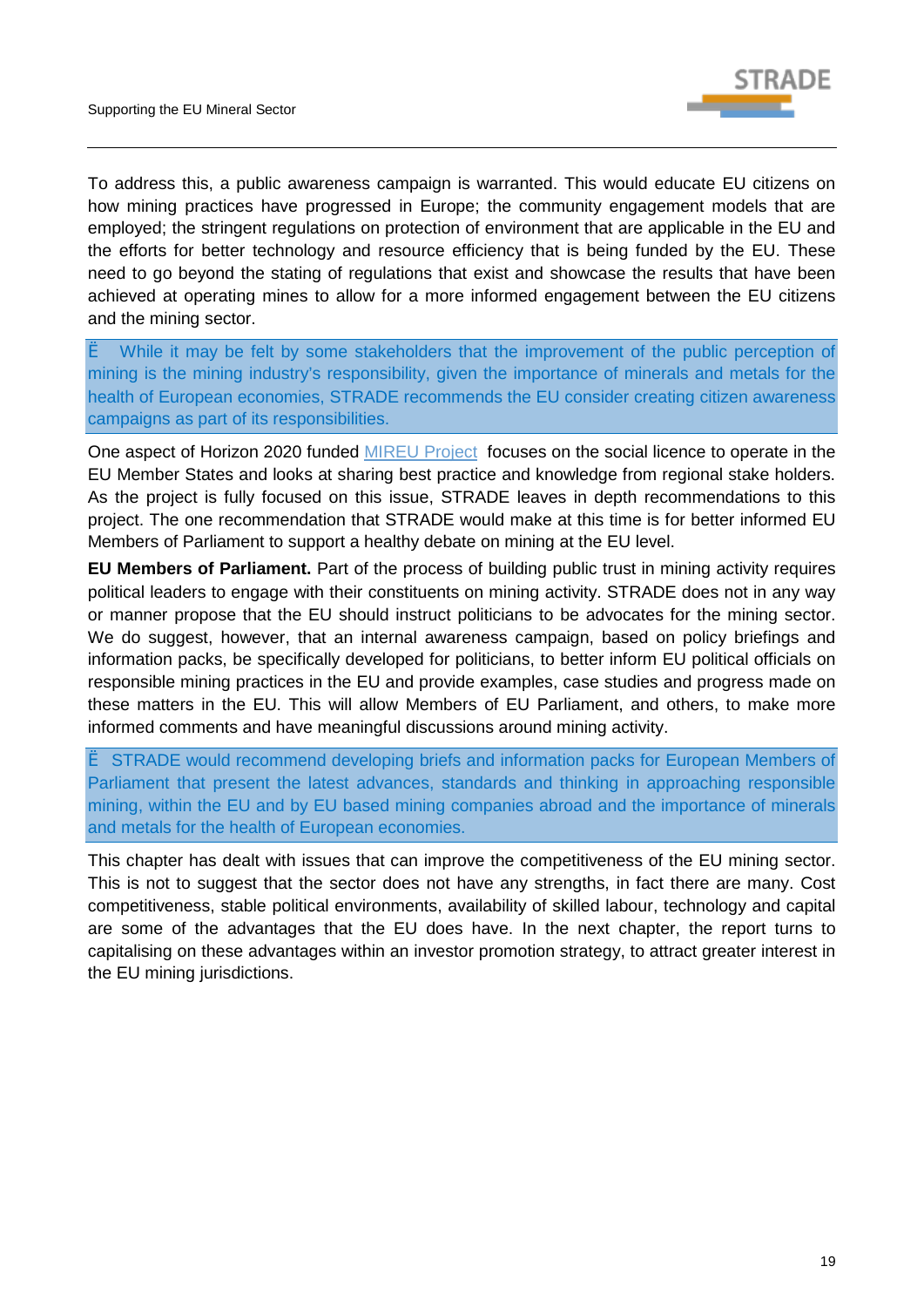

# <span id="page-23-0"></span>**3 Investor Interest Promotion Strategy**

Under the SIP Action III.5 on *Investment Activities*, the objective includes promoting investor interest in the EU mining sector. In Chapter 2 this report addressed the need to provide comprehensive geological data through a centralised mining information management system and improving the regulatory conditions in Member States to be more transparent, to assist potential investors to evaluate potential projects. In this Chapter, the report turns to a more basic investor interest promotion strategy, that include the creation of a one-stop-shop and targeting specific investor groups.

# <span id="page-23-1"></span>3.1 The One-Stop-Shop

The One-Stop-Shop is not a new concept and is widely employed in a number of sectors to attract investors. It refers to the creation of a centralised repository of information that is required for investors, as a first step for investment. The repository provides basic information on potential projects, the regulations that would be applicable and any assistance that would be made available by the government in terms of finance, tax breaks etc.

In the case of the EU, the One-Stop-Shop's primary responsibility would be to provide information that is required by investment entities, in the first instance, and to direct them to the appropriate contacts in Member States for further information and discussions. **Granting of mineral licences and regulations would remain the remit of sovereign Member States.** Individual Member States can continue with their own mineral sector promotion schemes and liaise with the One-Stop-Shop as they see fit. The function of the unit could additionally include the following:

*Relevant legislation in all EU Member States.* A report (updated annually) should be made available that summarizes the metals and mining legislation in all of the EU Member States. This would be an easily-read, and concise, summary of the relevant legislation, with links to more comprehensive documentation.

*Brochure of latest mining-related developments.* A regular (quarterly) brochure should be published that outlines all metals and mining developments (new exploration projects, mine start-ups, financing etc) within the EU. This publication would be distributed at conferences and also available in PDF on a central website.

è STRADE recommends the setting up of a One-Stop-Shop for investors, where information should be organised under the EU umbrella, providing a first step for interested investors and exploration and mining companies. Such services can be incorporated under the EU Investment Policy, with the appropriate unit building some level of mining competency to manage basic promotion activities.

### <span id="page-23-2"></span>3.2 Basis of a marketing strategy

The one-stop-shop functions to provide investors who are interested in pursuing projects in the EU. In order to attract investor interest in the first place, a marketing or investor outreach strategy would be required. The following principles can be used for such an outreach strategy. These concepts are standard practices in most investor promotion strategy.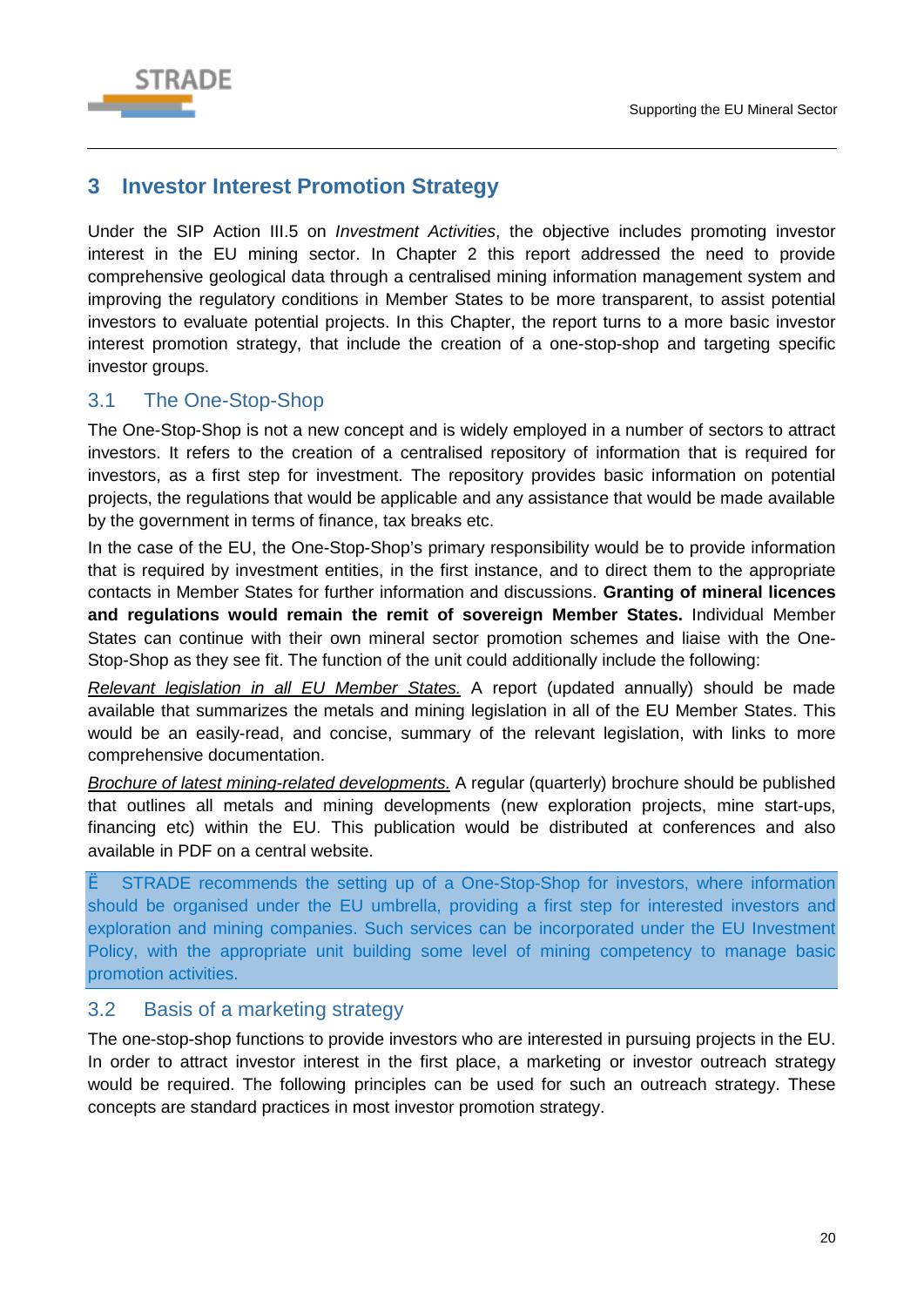

#### <span id="page-24-0"></span>**3.2.1 Highlight comparable advantages**

Mining investors generally have a good perception of the EU Member States for economic policy, labour productivity and skills, infrastructure, and proximity to market. For these issues, the only requirement of a promotion strategy would be regular reminders of these positive features to potential investors.

There are also issues on which mining investors have a poor perception, and for which the EU (either generally and/or amongst its Member States) ranks comparatively badly on a global basis. These issues include mineral prospectivity (ie there is generally less-favourable geology), investor perception, and right to mine.

To highlight the EU's comparable advantages, the following content should be promoted under investor promotion strategies.

**Cost competitiveness.** EU mining operations compare well on a global basis but there is nevertheless an unfavourable perception that costs are high. These include; operating costs, and taxes and royalties payable. Accordingly, these issues would benefit from aggressive marketing to highlight the comparable advantages, and to correct mistaken perceptions. As STRADE's Policy Brief [08/2016](http://stradeproject.eu/fileadmin/user_upload/pdf/PolicyBrief_08-2016_Nov2016_FINAL.pdf) on *The Cost Competitiveness of Mining Operations in the EU* highlighted, European mining operations are competitive with other regions.

**Geological maps showing main prospective zones in Europe.** The EU, by some actors, is thought to offer limited geological potential. This is a perception that can be addressed by making available the geological information within the EU, through providing better and more accessible information and devising a competitive Mining Rights Management System (see chapter [2.3\)](#page-20-0). A series of maps should be made available in several formats to ease exploration investigations by potential investors.

**Booths at major mining conferences.** A communal booth should be designed and staffed at the leading trade conferences and trade shows, for example Mines & Money (the London event especially), Mining Indaba (Cape Town), Diggers & Dealers (Kalgoorlie) and PDAC (Toronto). This booth would showcase the mineral potential of the individual Member States, and of the EU as a whole. Individual member countries could be offered positions within the booth to promote their respective regions.

The EU's promotional booth at the PDAC conference in March 2018 was a positive step in this direction. The accompanying sessions on EU country profiles, with senior ministers presenting their cases, was also well structured. Such participation should become the norm at future events.

**Articles in leading trade publications.** To assist in improving investor sentiment towards mining in the EU and its Member States, regular articles should be targeted in the leading trade publications (with the UK's *Mining Journal* and Canada's *Northern Miner* being the prime targets as these publications are widely read by mining company executives). These articles would ideally focus on local exploration activity and any changes in mining legislation or fiscal regimes.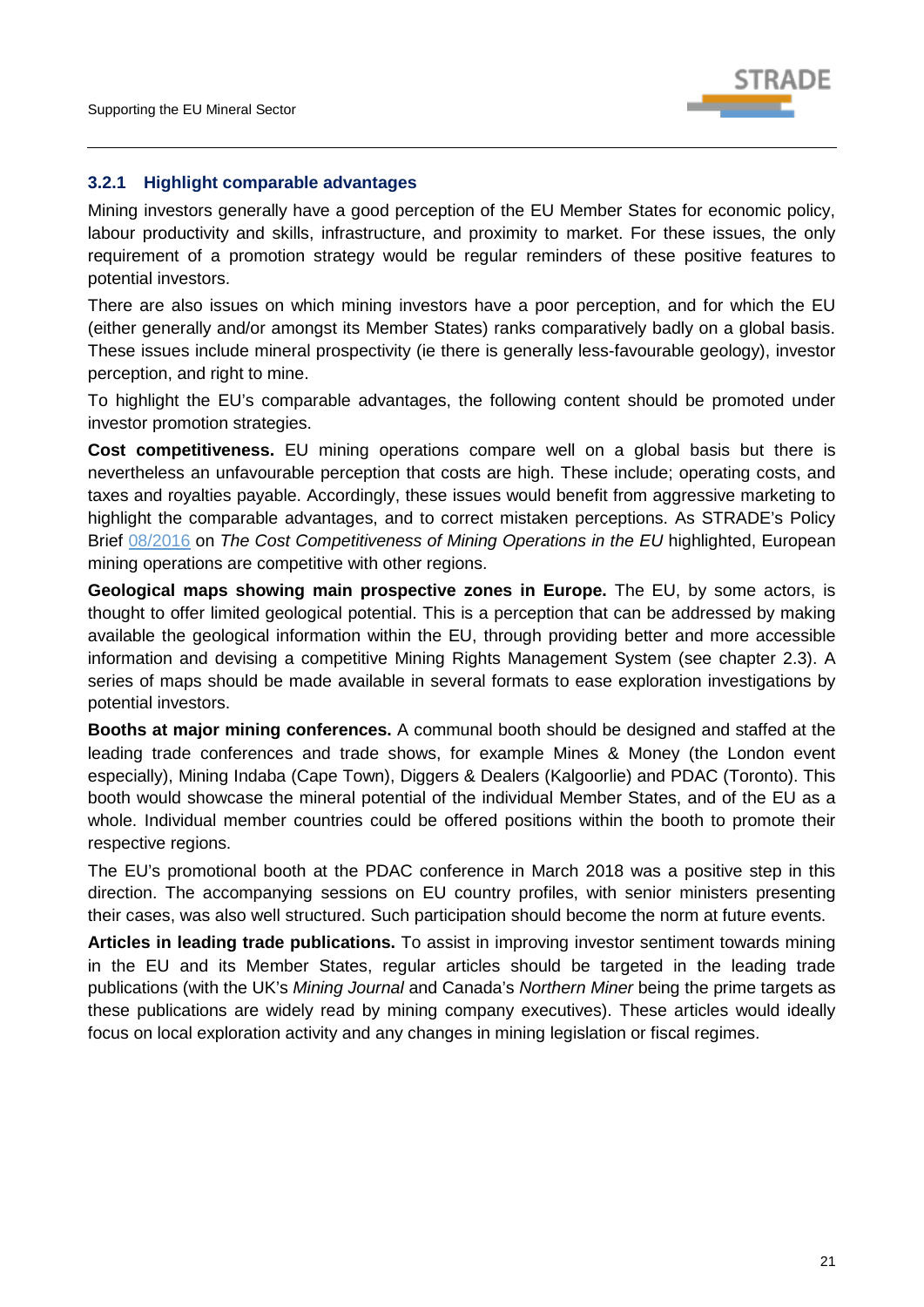

-

#### <span id="page-25-0"></span>**3.2.2 Target investment groups**

**European mining companies.** Mining companies based in Europe spend only an estimated 15% of their global budget within their host continent, compared with comparable percentages of 38%, 40% and 57% for Canada, USA and Australia-based companies, respectively<sup>[15](#page-25-1)</sup> (S&P, 2017 data).

These companies should be a priority for the EU's promotion strategy, with targeted correspondence and follow-up meetings (ideally with the relevant Mines Ministers). Attention could be drawn to the favourable operating environment in the EU compared with Africa and Latin America, where much of the exploration expenditure is currently being targeted.

Perhaps also some form of fiscal encouragement could be made at the national level (similar to the Flow Through tax credits offered for Canadian exploration).

**Mining companies not based in the EU.** These companies represent a significantly harder target but form the bulk of the potential additional investment into the EU Member States. The promotion strategy could identify companies active in those particular third-party countries where a case can be made that the EU offers a superior investment opportunity (ie geologic potential plus operating environment).

Executives of these companies ought to receive personal invitations from Mines Ministers to visit prospective sites in the EU member country. These invitations would be hard for executives to ignore, especially if they coincide with appropriate nearby conferences (this is already accepted practice in southern African countries, e.g. the annual Indaba conference in South Africa).

**Financial investors.** Every mining project represents a unique set of investment circumstances and investing institutions will look at them in isolation. Nevertheless, documents that demonstrate the long-term financial and political stability of the EU Member States will support the use of lower discount rates when investors evaluate the net present value of these projects.

è STRADE recommends that the EU to design an investor focused promotion strategy, under the SIP, where the geological potential and comparable cost advantages is presented to potential investors in easy to read and access format. This recommendation focuses on an active European and international investor engagement strategy, that can be carried out under the larger EU investment Policy.

<span id="page-25-1"></span><sup>&</sup>lt;sup>15</sup> S&P data – STRADE [Report 02/2018](http://stradeproject.eu/fileadmin/user_upload/pdf/STRADE_Report_02_2018_Promoting_Mining_in_the_EU.pdf) Promoting Investor Interest in the EU Mining Sector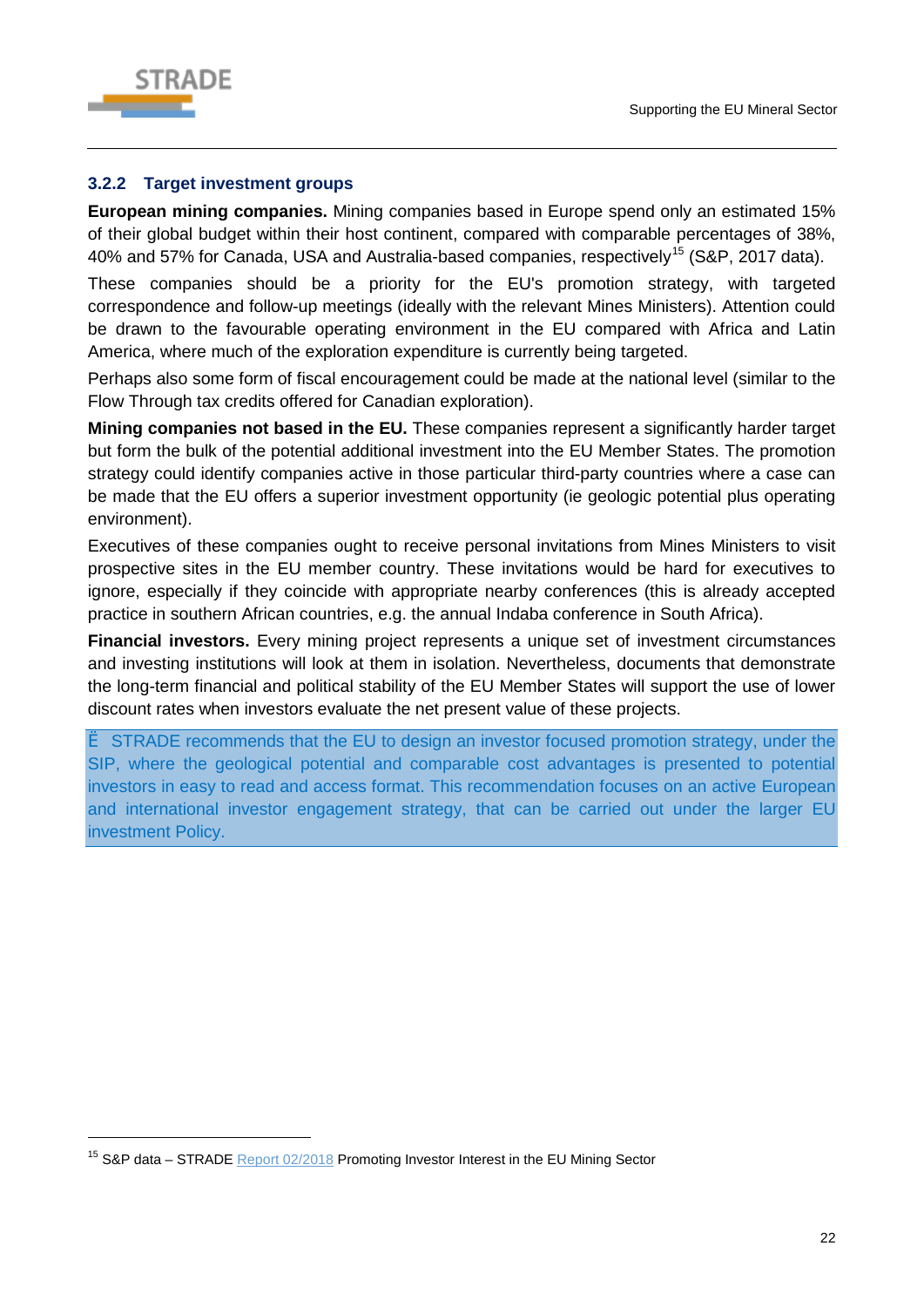

# <span id="page-26-0"></span>**4. Supporting Mining Technology Companies**

# 4.1 Maintaining a competitive EU mining sector

The mining technology sector depends on the health of the mining sector for its growth and expansion. While STRADE research has indicated that the there is little need for direct and active engagement to support the mining-tech sector itself, it is the wider minerals sector support that would be considered beneficial. If the mining sector does well, the mining-tech sector will also exhibit strong growth and create employment opportunities. The following issues have been identified for the EU mining-tech sector.

**Diminishing EU mining production.** The gradual diminishing of the European mineral production could lead to serious problems, as this weakens the cluster in which the European mining-tech companies excel. With the number of clients and research-partners decreasing, it would be challenging for the industry to remain at the forefront of technology.

**Market access abroad.** The mining industry is expanding at a faster rate abroad than in the EU. This could potentially lead to EU mining-tech companies moving towards their main markets outside of the EU. Alternatively, EU mining-tech companies need to expand their operations, through exports and joint ventures, to access new markets at greater geographical distances.

**Proprietary technology.** There is a trend towards the development of propriety technologies, outside mining-tech firms. The largest mining companies demand exclusive right to technology developed in a joint venture with an equipment supplier. This can narrow the client range for mining-tech firms, and limit their revenue growth. Such arrangements can also limit the profitability of developing new technology. Additionally, with one or two mining companies holding proprietary rights, it slows the uptake of best available technology by other mining companies.

**Access to research clusters.** There is a concern among the interviewees consulted for this project about the long-term availability of skilled labour within the EU. The technological achievement and advances made within the mining-tech sector are influenced by access to research and development and a skilled labour force. While mining-tech firms will have R&D units that focus on new products and addressing customer requirements, part of the innovation is driven from outside these firms. Within the EU, the historical clustering of academic institutes with mining companies and equipment suppliers, has allowed the sector to maintain a competitive global edge.

To remain in the global forefront and the continued strengthening of the European mining-tech sector the following factors are important:

- The mining cluster, including mines, mining-tech companies, local stakeholders and academia, best thrives when considered as an integrated whole – without any one of the nodes the cluster weakens. There is a need to present the cluster internationally and present a unified front to the rest of the world.
- The European mining-tech sector can play an important role globally in the environment and health & safety areas. Technologies developed in Europe in response to stricter regulations locally can be exported and used as regulations become tighter globally, giving the European mining-tech companies a competitive advantage.
- While there are many national industry associations, there are only limited links and cooperation across borders between different EU member countries. This is an area where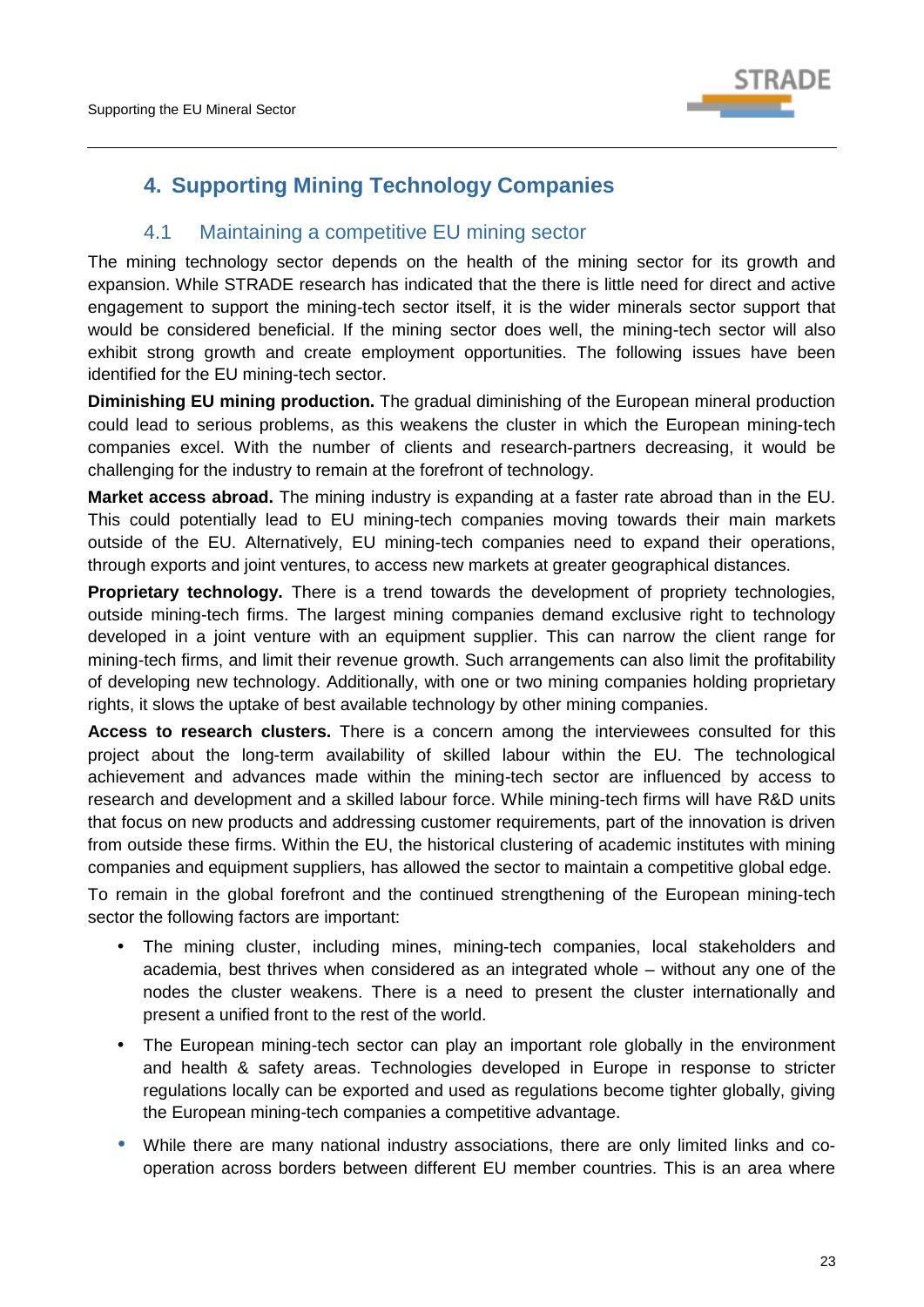

the EU could play an active role and promote intra-EU co-operation between the major mining-tech exporters.

The four areas identified, mine closure and rehabilitation, health and safety, responsible mining and the internet of mines are growth areas where the EU mining-tech industry has a competitive advantage. The areas are also of importance for continued mining within the EU. The four areas merit support from the EU and could act as a means to increase global sales for the EU mining-tech industry.

The STRADE [Policy Brief 04/2017](http://www.stradeproject.eu/fileadmin/user_upload/pdf/STRADE_PB04-2017_D2-8_MiningTechSectorEU-CollaborativeCompetitiveness_May2017_FINAL.pdf) argued that the current global trend of the mining-tech industry and the mining industry could be divided into four main categories of factors influencing and driving mining technology development:

- Increased productivity, and cutting production costs
- Energy/water efficiency, reducing energy and water usage  $\mathbf{r}$
- Responsible mining, limit environmental impact and reduce footprint both ecologically and  $\mathbf{r}$ socially while taking greater socioeconomic development responsibilities
- Health & safety reduce accidents and improve the health and safety situation for miners  $\mathbf{r}$ and neighbours including a more gender-neutral work atmosphere.

Further, the overriding trend, linking all these factors together could be described as the 'Internet of Mines'. Through digitalization, companies are trying to remote operate machines, connect machines with other machines, make machines self-diagnosing, monitor employees in the mines etc. These efforts increase the effectivity in the mine and/or the processing plant, logistics, as well as increase safety measures and make the processes more sustainable.

European companies enjoy a good reputation in this field and have an advantage through development of advanced technology in comparison to many of their competitors. While strict EU regulations and high cost labour has pushed companies to perform better than average within these areas, other regions are following. Therefore, the demand for such technology will increase, and with it the supply from non-EU mining-tech firms.

è For the EU, supporting mining activity in the EU would be the primary support required by the EU mining-tech sector. Capitalising on the Member States investment promotion strategies for their companies abroad, could be further complemented by the EU including mining and mining-tech firms in its promotion activities at foreign embassies.

# 4.2 Support for EU mining & tech firms abroad

<span id="page-27-0"></span>EU based mining companies as well as mining-tech and services industries operate in a number of third regions. The business practices of mining companies abroad will be first determined by the geological potential of the third country, followed by the ease of doing business in that jurisdiction. EU mining equipment firms will tend to 'follow' their clients, and therefore will be found in countries that host mining operations. The ease of doing business in these jurisdictions will influence the scope and extent of business generated by these equipment and service suppliers.

To balance the slow growth of mining activities in the EU itself, promoting the business activities of EU firms abroad will be helpful in expanding their business activities.

Such support and promotion fall under two categories. The first is an active engagement with EU based firms to provide them information, details and networking opportunities to explore business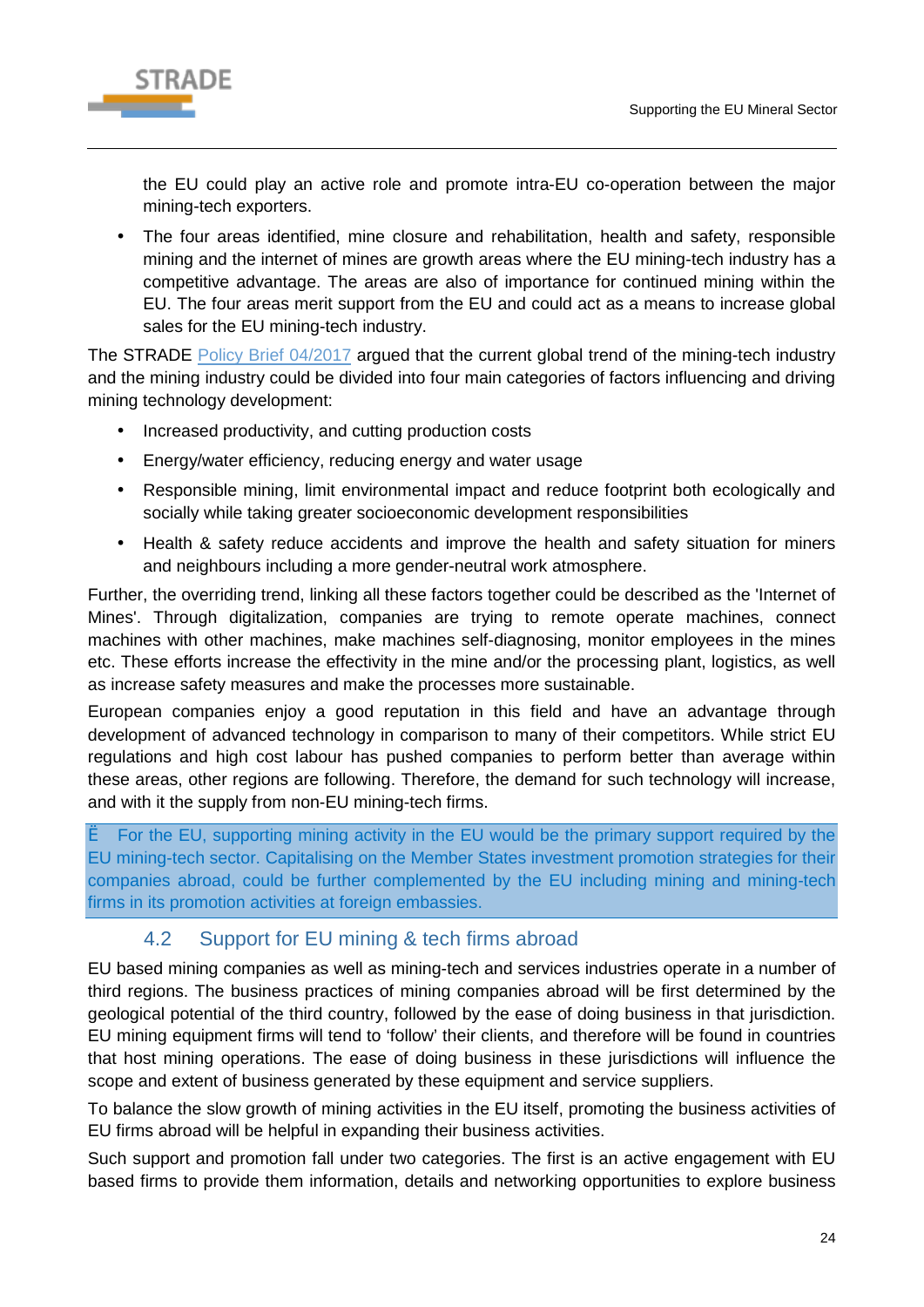

ventures in third countries. The second is a more passive role, in improving the business and operating environment in third countries, such that EU companies are able to operate there. This is particularly relevant for developing countries with weak governance, where EU companies may find it challenging, as well as costly, to operate while adhering to the high standards set under EU regulation and share-holder expectations.

For example, the EU has strict directives on corruption and transparency of payments to governments, its companies are expected to adhere to high environmental, social and human rights standards. Operating in business environments where such norms do not exist and competing with other firms that do not follow the same standards, can be a major hindrance for EU companies to expand business abroad.

#### **4.2.1 Direct business support**

<span id="page-28-0"></span>Foreign trade and investment departments and agencies across EU member states have traditionally supported their companies (across many sectors) in gaining a business presence in emerging markets. These approaches can range from financial support (funding credit through Ex-Im Banks), local government relations (through embassy support), business opportunity identification (through trade delegations and hosting business-tobusiness events) and provision of market information (Fact Pacts).

In general, support for the mining and mining-tech companies abroad will fall under the wider investment support strategies of a Member State. Given the size of the mining-tech sector, there is no apparent need to draft a separate strategy.

Directly supporting both the mining

#### **Steps to Success - Sweden**

Information sharing. Based on the investment needs, share insights on the country's business sectors, the domestic markets, the investment climate, R&D, specific competence clusters and investment costs.

Location management. Based on the investor requirements, support in identifying sites for your operations in the country.

Investment opportunity search. Based on the investor's priorities scan, identify and present business opportunities in the country, give advice on key industry stakeholders and help identify the next investment step.

Matchmaking support. Introduce various opportunities of strategic partnerships, investments and other types of cooperation.

Establishment information. Provide information on how to set up and run a business in the country, including rules and regulations, legal entities, employment taxes and more.

companies and mining equipment manufacturers abroad is normally the remit of individual Member States. However, given that the EU maintains international embassies in a number of countries, that support all its Member States, such international promotion can also be undertaken at the EU level.

**Assisting EU based SME's.** Larger mining and mining-tech companies usually have their own infrastructure and resources in exploring business opportunities abroad. However, small and midsize enterprises (SME) often lack both the experience and the financial resources to take up opportunities outside the EU. These companies should continue to be supported through current programs run by Member States and the EU, that include local trade support offices in countries of high interest, business opportunity identification and provision of market information etc. (see for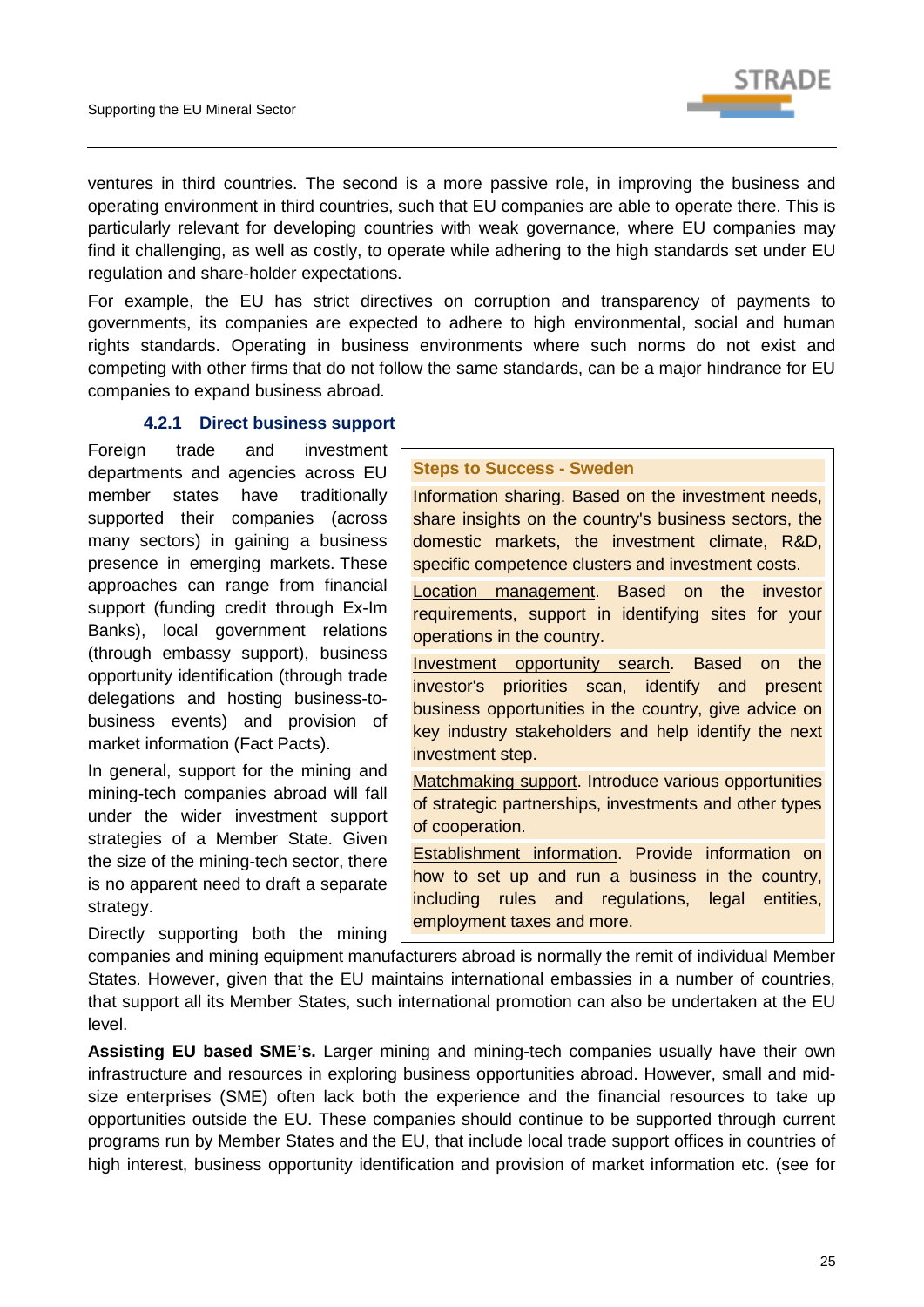

example Business Sweden's approach to promote their companies abroad, described in the box above).

### **4.2.2 Indirect support – creating an enabling environment**

<span id="page-29-0"></span>An important aspect emerging from the interviews conducted for the mining-tech companies (to some extent depending on their size) do not want or need direct support from the EU. There is however, a need for creating an enabling business environment for companies abroad. Support in combatting bureaucracy, corruption, red tape etc., in the markets the companies are targeting would be beneficial.

The EU and the Member States are active in programs that support better governance in third countries. In the long run, the resulting better business environment might be beneficial for EU companies. However, it is not expected that short-term results can be achieved, since the related challenges are very complex and the transformation in developing and emerging countries needs time. For a full discussion on this topic, please see other STRADE publications on [Socio-](http://stradeproject.eu/index.php?id=37)[Economic Issues.](http://stradeproject.eu/index.php?id=37)

# 4.3 Raw materials research and innovation coordination

<span id="page-29-1"></span>The third pillar under the SIP focuses on international cooperation on a number of areas, including development of (III.1) technology, (III.3) improving health, safety and environmental performance, (III.4) skills and education and knowledge. While under the SIP these are noted as opportunities for external collaboration, it is important to note that domestic collaboration, within the EU, is also required to support this sector.

The SIP includes reference to *Improving R&D&I coordination* in the EU (I.1). The current links between research institutions and the industry should continue to be supported, and as stated under the SIP, such clusters should be expanded to include institutions from non-EU countries as well. There are support facilities available within most of the areas and these recommendations encourage the maintenance and further support of the following:

**Applied research and development.** Projects that focus on the application of research within the mining sector should be continued to be encouraged. This applied research can be for the four areas discussed in the previous chapter. However, the research does not need to be limited to the EU, and projects with a similar focus in non-EU resource-rich developing and emerging economies should be considered.

**Education and training.** Engagements with developing and emerging resource-rich countries should also include education and training. Through distance education, student and staff exchange programmes, European universities could educate the next generation of engineers and machine operators in several countries. In return, European universities could benefit from resource-rich countries' faculties with greater experiences in mining and related sciences teaching EU citizens. Training exchanges need to go both ways. Currently funding is available for non-EU academics to join EU universities, there should be programs to encourage European researchers joining institutions in, but not limited to, Australia, Canada, Chile and South Africa.

**Link skill training to equipment sales**. All modern equipment and systems need a skilled operator with sufficient general skills background and training. It is often difficult to find the right skills in many countries, particularly as mines are increasingly located in remote areas and countries. By linking the mining-tech companies, a virtual reality training provider and a university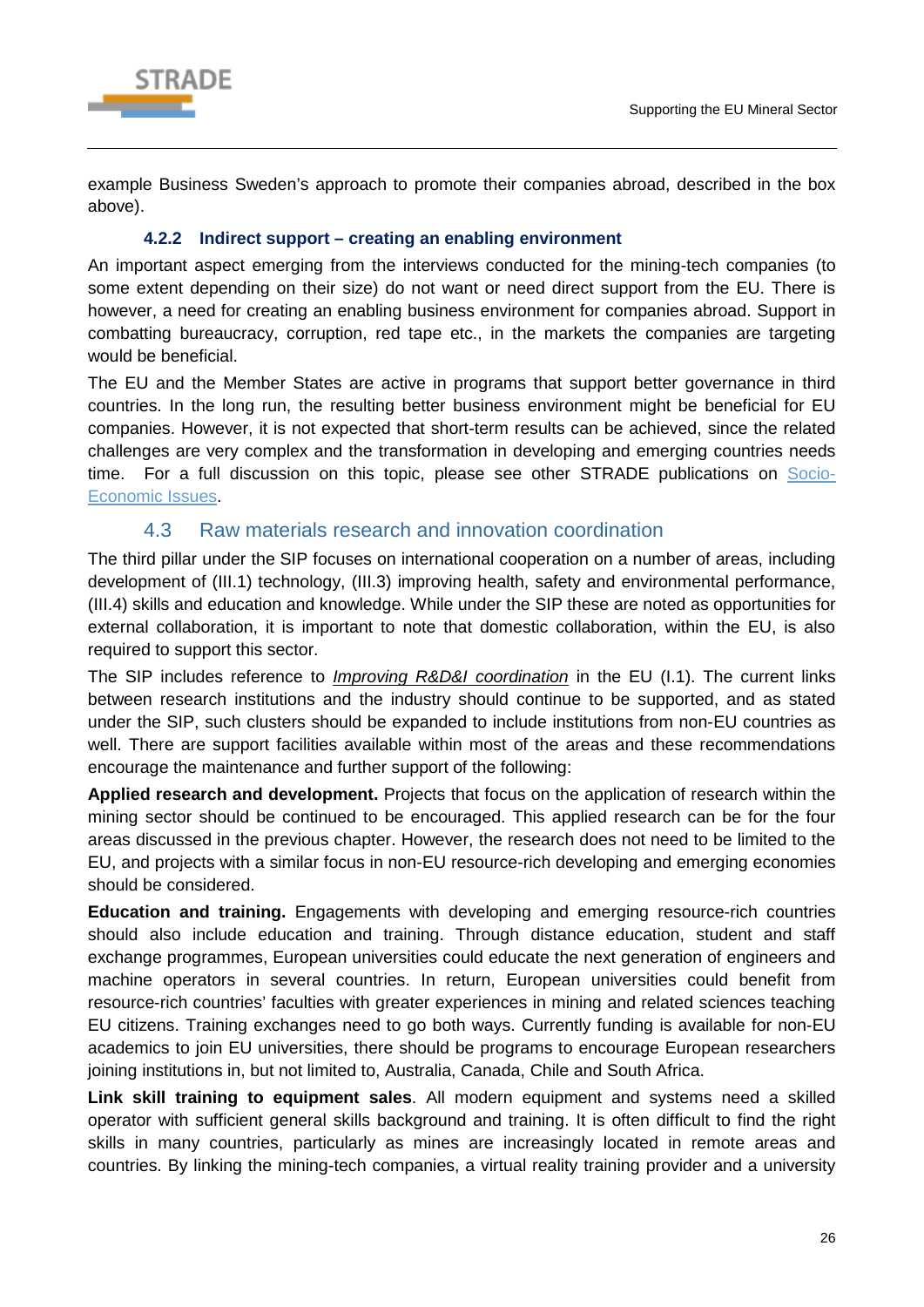

or training institution these problems could be at least partly solved and turn into a "win-win" situation. It is important that whatever education is provided must be transferable to other economic sectors in the emerging and developing economies, thus creating spill over effects that can be used for the overall development of the economy.

è The current EU support for R&D and innovation activities for the mining sector should continue for those involved in mining technology and innovation research.

**Inclusion of communities.** One element missing from the current clusters is that of communities. While mining-tech, mining firms and academic institutions form most clusters; the areas of technology they are developing are reflections of community demands. Without the inclusion of communities, these clusters may remain limited in their scope. Communities can be included in a number of ways; social science departments from universities could be engaged, local governments and councils and civil society could be involved. Companies with expertise in social media and how Generation Z (those born in 2000 and after) engage with social and environmental causes could be included. It is not enough to bring new technologies to the market; effort is also required to communicate the impact of such strategies to the wider public.

è Mining technology research and innovation should also include communities as stakeholders, and the gap between technical knowledge and innovation and community and citizen perception around such technology could be included for research funding opportunities under the current research and innovation EU funding schemes.

# <span id="page-30-0"></span>**5. Conclusion**

-

STRADE research indicates that there are strategic reasons to support the EU mining sector, which are not directly related to securing access to physical supply from domestic sources. A strong EU mining sector can contribute to the perception of the EU as a region with strong social, environmental and regulatory standards, which continues to pursue mining activity and is not looking to 'export pollution'. The EU mining-tech sector, which is recognised as a leader in the international sector, will also benefit by working closely with mining operations and centres of innovation and research, to produce more efficient technology for the global mining sector.

The analysis of EU mineral production levels suggests that very little progress has been made in increasing exploration expenditure in the region and for base-metals at least, production is not expected to increase. While current EU mining support mechanisms (SIP and Horizon 2020 funding) should continue, there needs to be a focused investor promotion strategy. This needs to address three important issues; improving the mining regulations in Member States; better organised access to geological data and finally addressing the issue of negative social perceptions around mining by EU citizens<sup>[16](#page-30-1)</sup>.

STRADE recommends that to increase exploration expenditure in the EU, which is key to developing a healthy mining project pipeline, the **best practice principles for mining regulations** need to be more widely applied in EU Member States.

<span id="page-30-1"></span><sup>&</sup>lt;sup>16</sup> Please see Table X, pg of this report for the STRADE recommendations corresponding to specific SIP action plans.